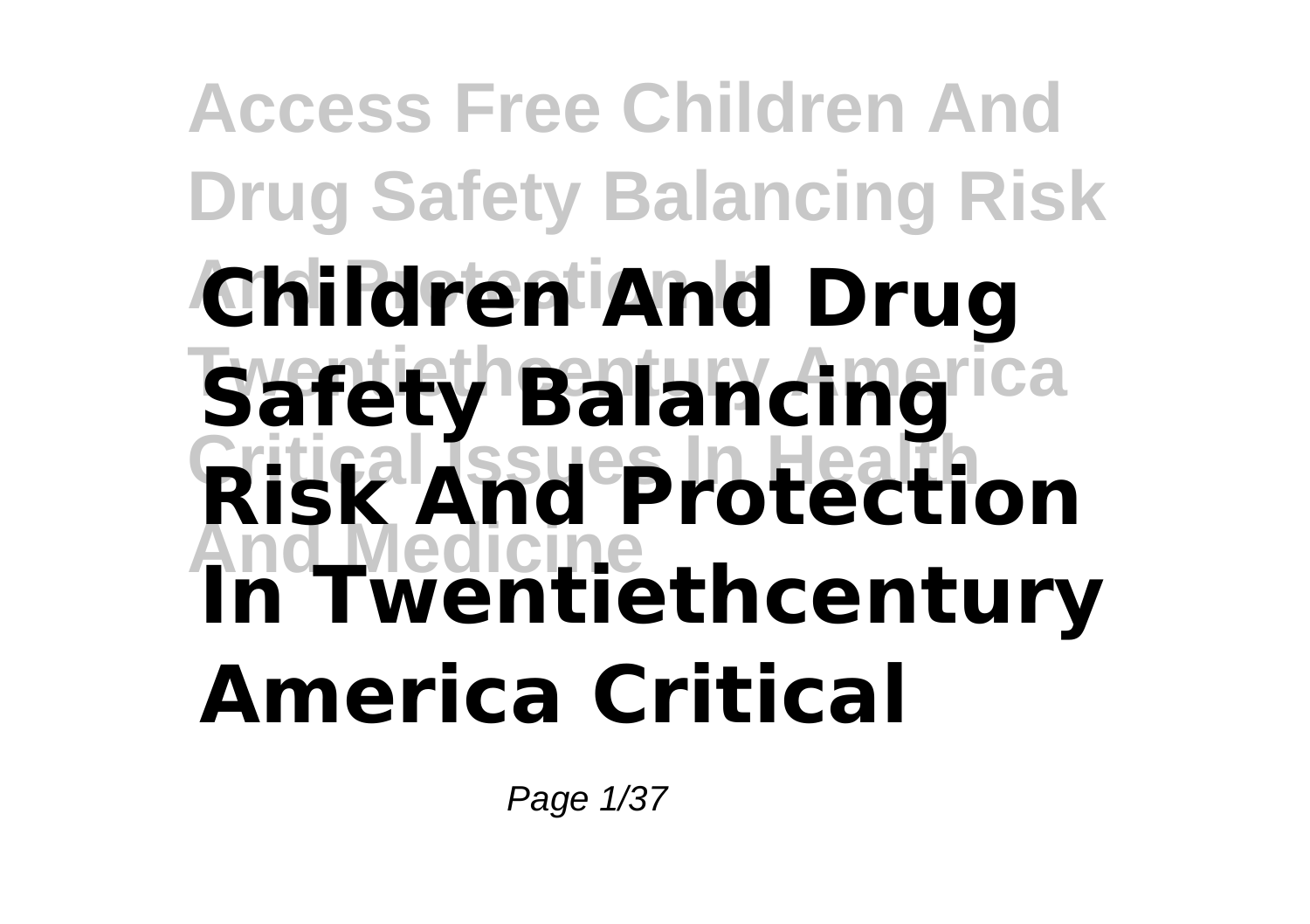# **Access Free Children And Drug Safety Balancing Risk And Protection In Issues In Health And Medicine**America

When somebody should go to the **books stores, search initiation by**<br>chan shalf by shalf it is in fact. shop, shelf by shelf, it is in fact problematic. This is why we allow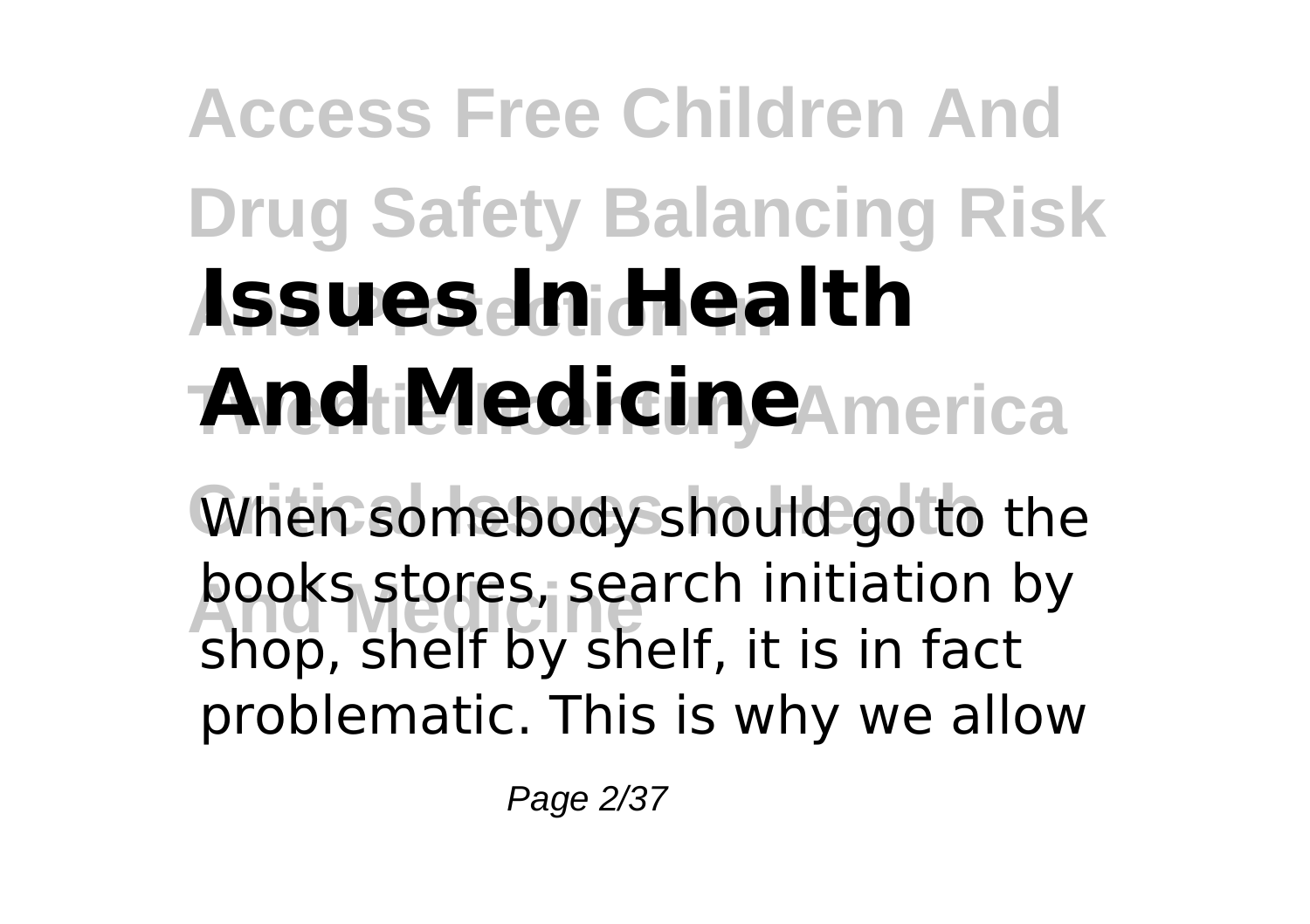**Access Free Children And Drug Safety Balancing Risk And Protection In** the books compilations in this website. It will agreed ease you to **safety balancing risk and And Medicine protection in** see guide **children and drug twentiethcentury america critical issues in health and medicine** as you such as. Page 3/37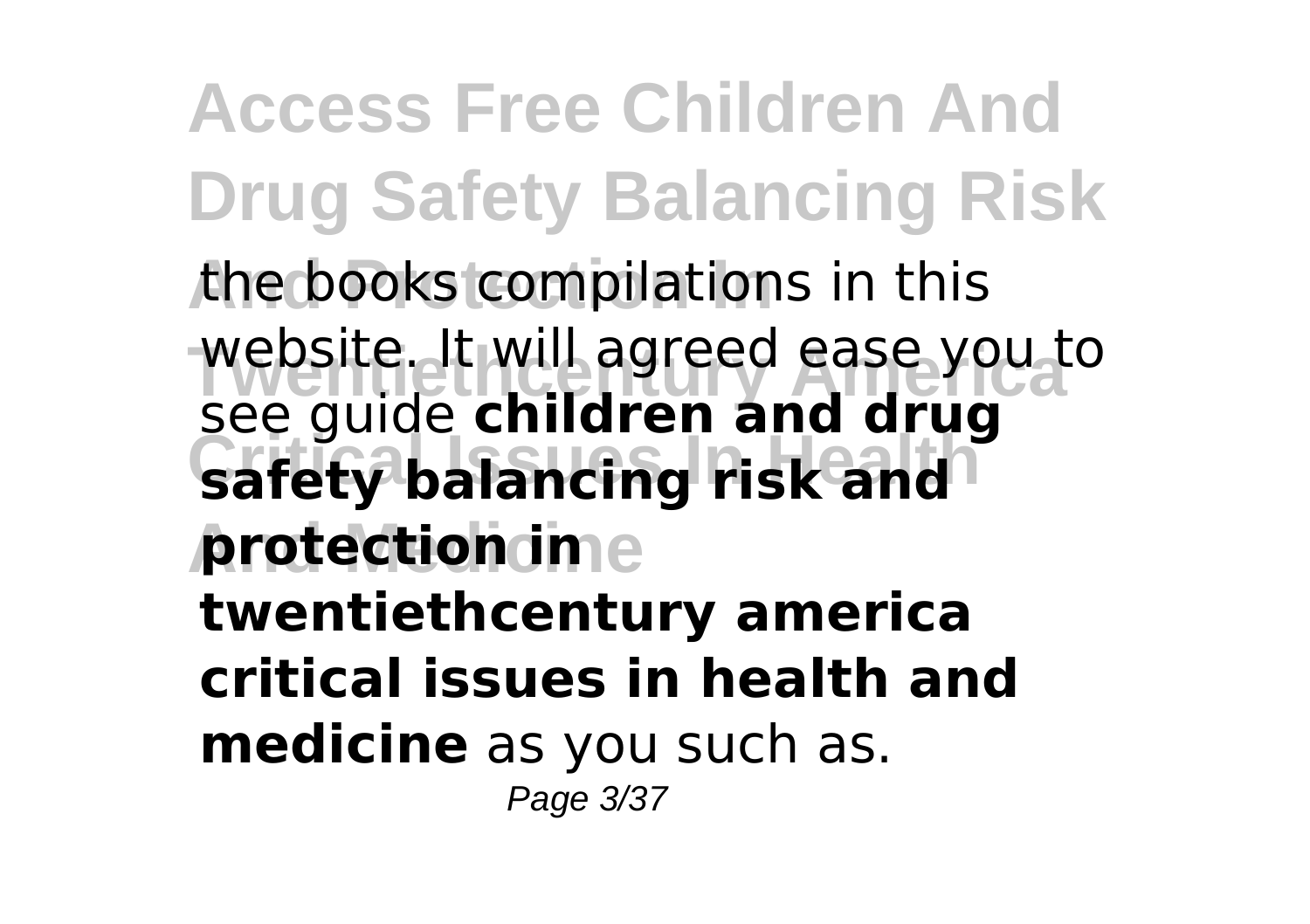**Access Free Children And Drug Safety Balancing Risk And Protection In** By searching the title, publisher,<br>or authors of guide you in point of **Critical Issues In Health** fact want, you can discover them **And Medicine** rapidly. In the house, workplace, By searching the title, publisher, or perhaps in your method can be all best area within net connections. If you set sights on Page 4/37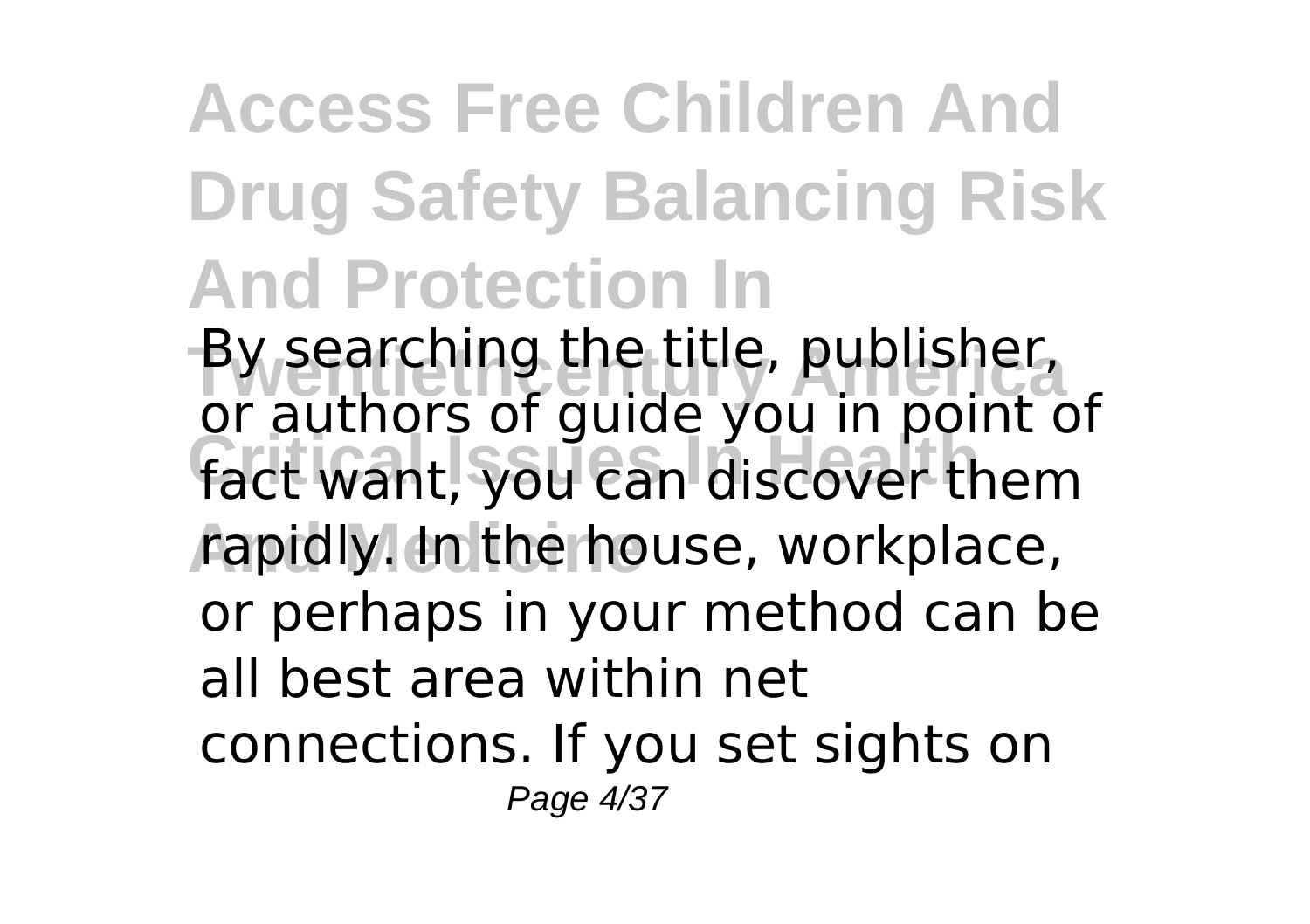**Access Free Children And Drug Safety Balancing Risk And Protection In** to download and install the children and drug safety<br>children and conductor the riga **Critical Issues In Health** twentiethcentury america critical **And Medicine** issues in health and medicine, it balancing risk and protection in is certainly easy then, back currently we extend the belong to to buy and create bargains to Page 5/37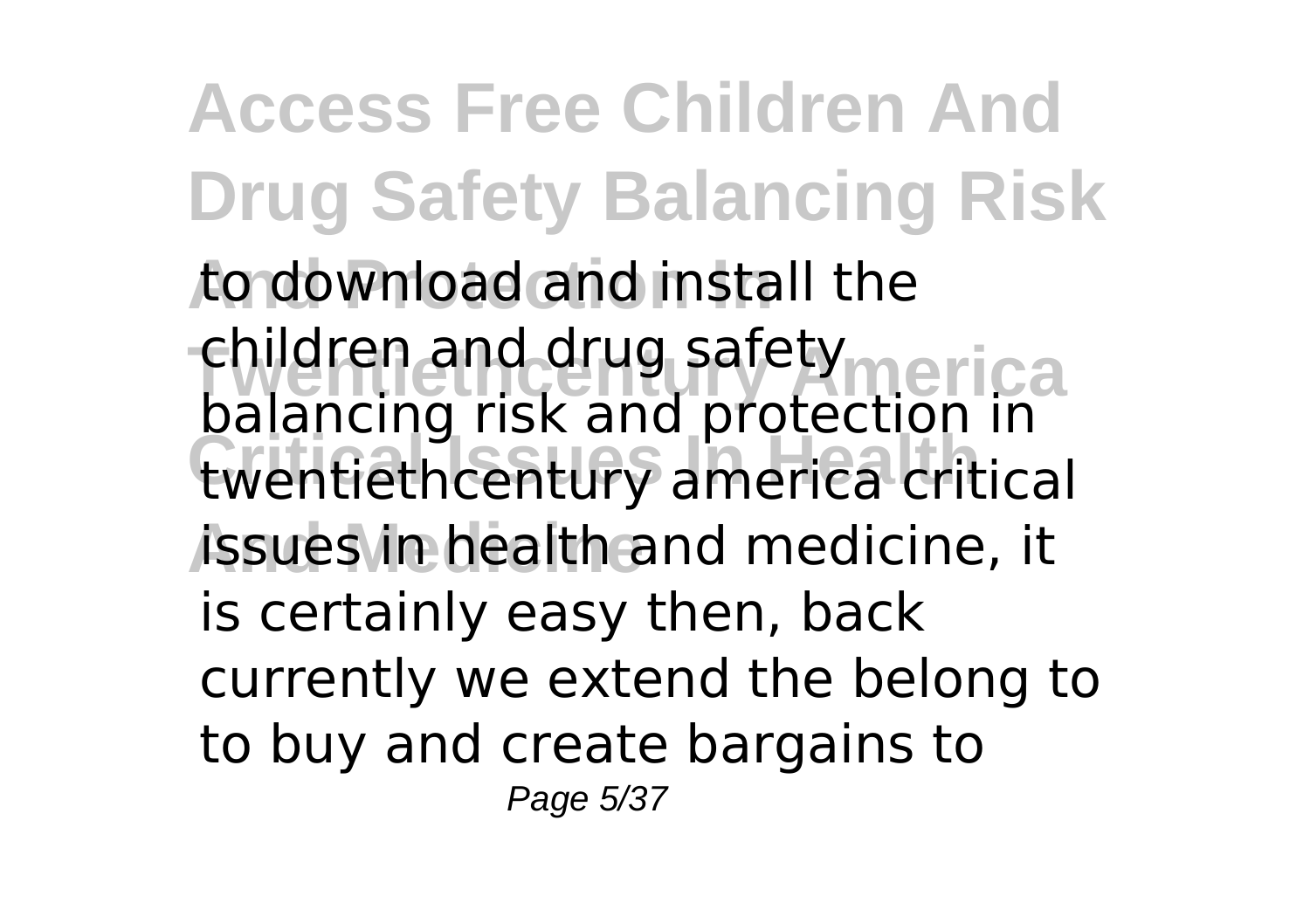**Access Free Children And Drug Safety Balancing Risk And Protection In** download and install children and drug safety balancing risk and **Critical Issues In Health** america critical issues in health **And Medicine** and medicine for that reason protection in twentiethcentury simple!

For Kids 5-8 Years Old: Using and Page 6/37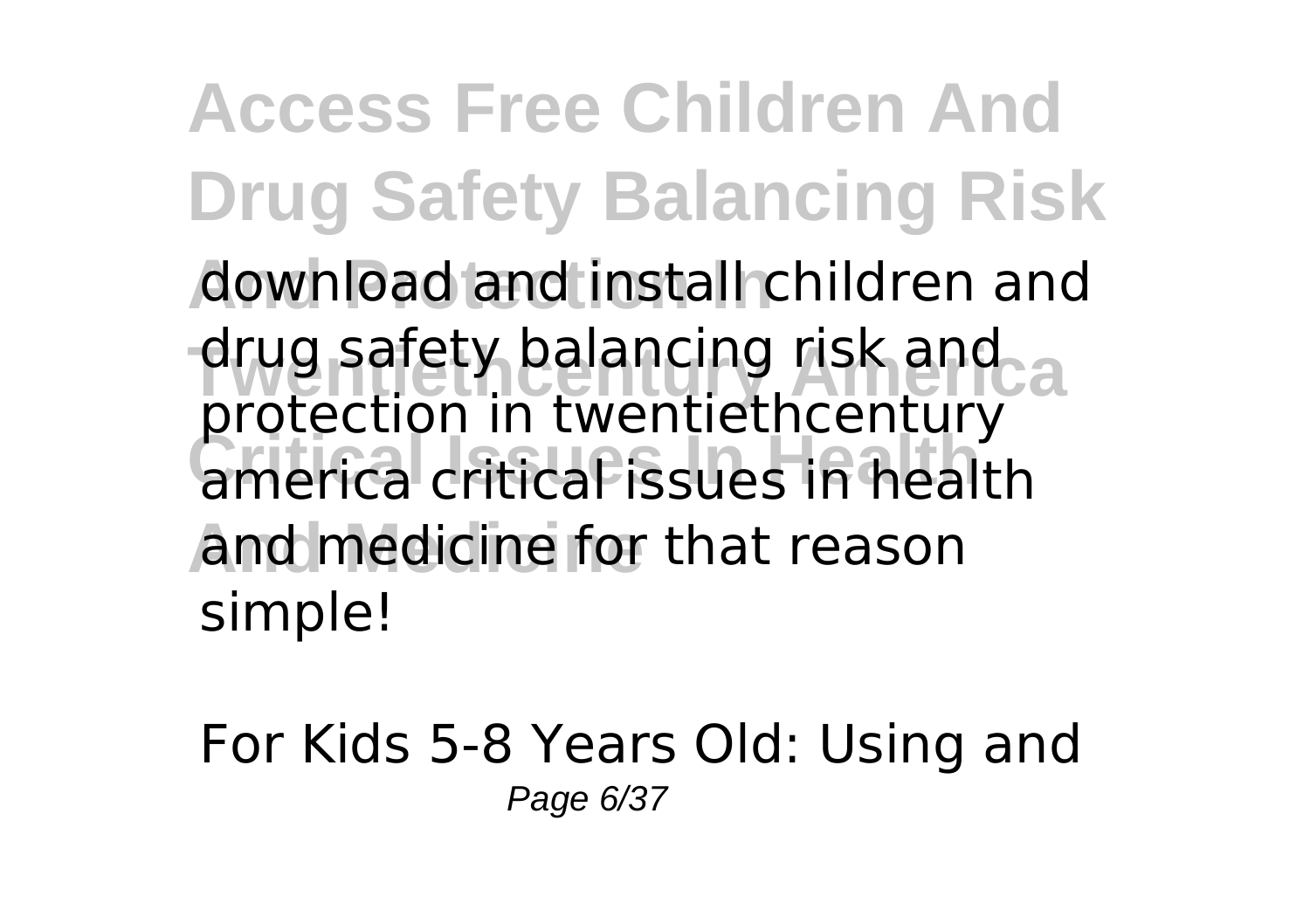**Access Free Children And Drug Safety Balancing Risk And Protection In** Keeping Medicine Safe *Red* **Twentiethcentury America** *Ribbon Week - Distance Learning* **Critical Issues In Health** *Elementary Students and Kids* **And Medicine** Children and Drug Safety *A Little Science Educational Videos for Book About Safety* Shallon: Drug Safety - SNL JTNN Children and Drugs - Safety Watch (KTVN-TV) Page 7/37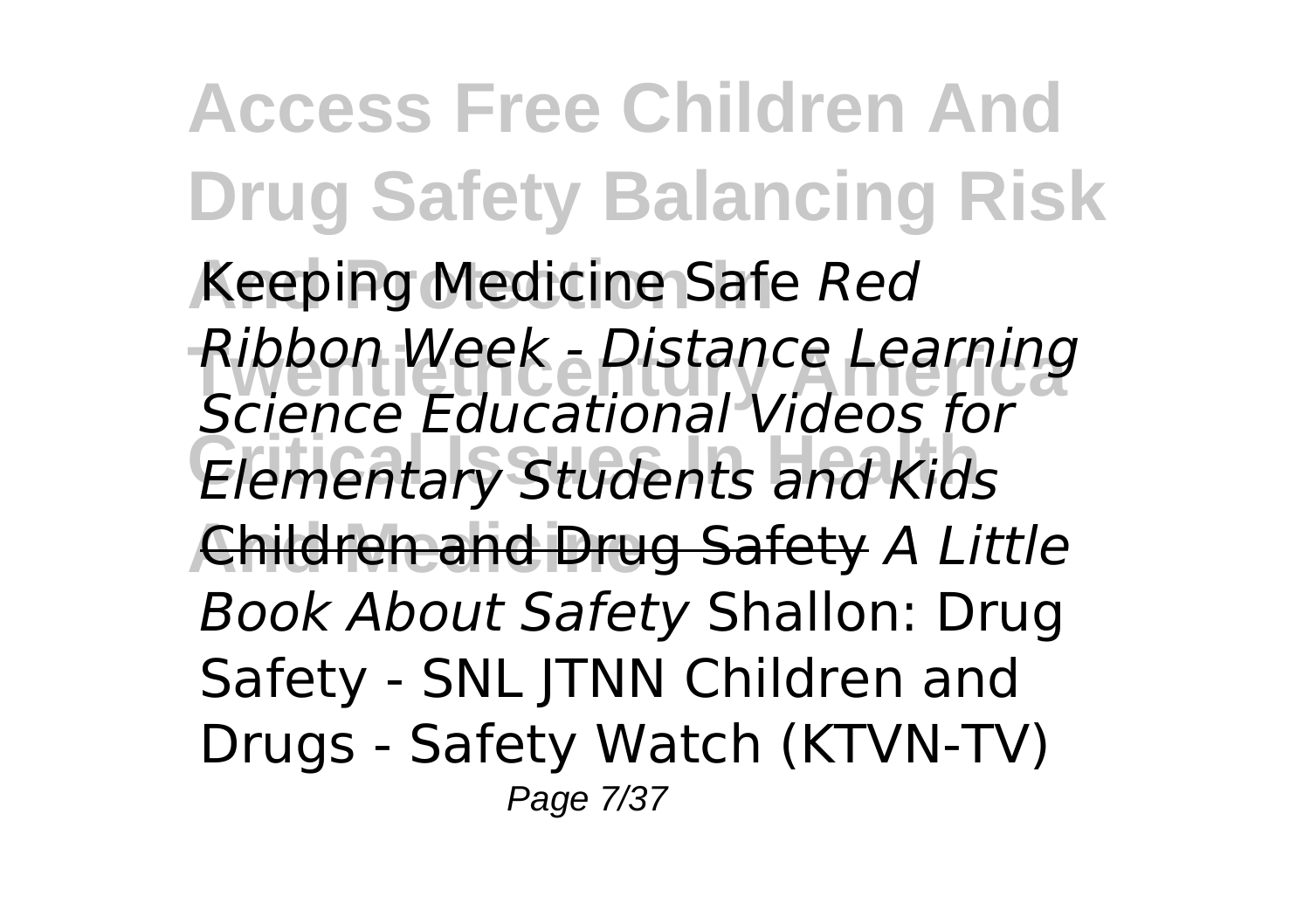**Access Free Children And Drug Safety Balancing Risk What Does It Mean To Be Safe? Read-Aloud <u>Say No to Drugs</u>**<br>Lesson Wallbeing for Children Ca **Critical Issues In Health** Healthy Habits *Intro to the Drug* **And Medicine** *Safety Triager (DST)* Lesson Wellbeing for Children: Consequences of Over Protected Children- Jordan Peterson WISE OWL'S DRUG SAFETY KIT - PART

Page 8/37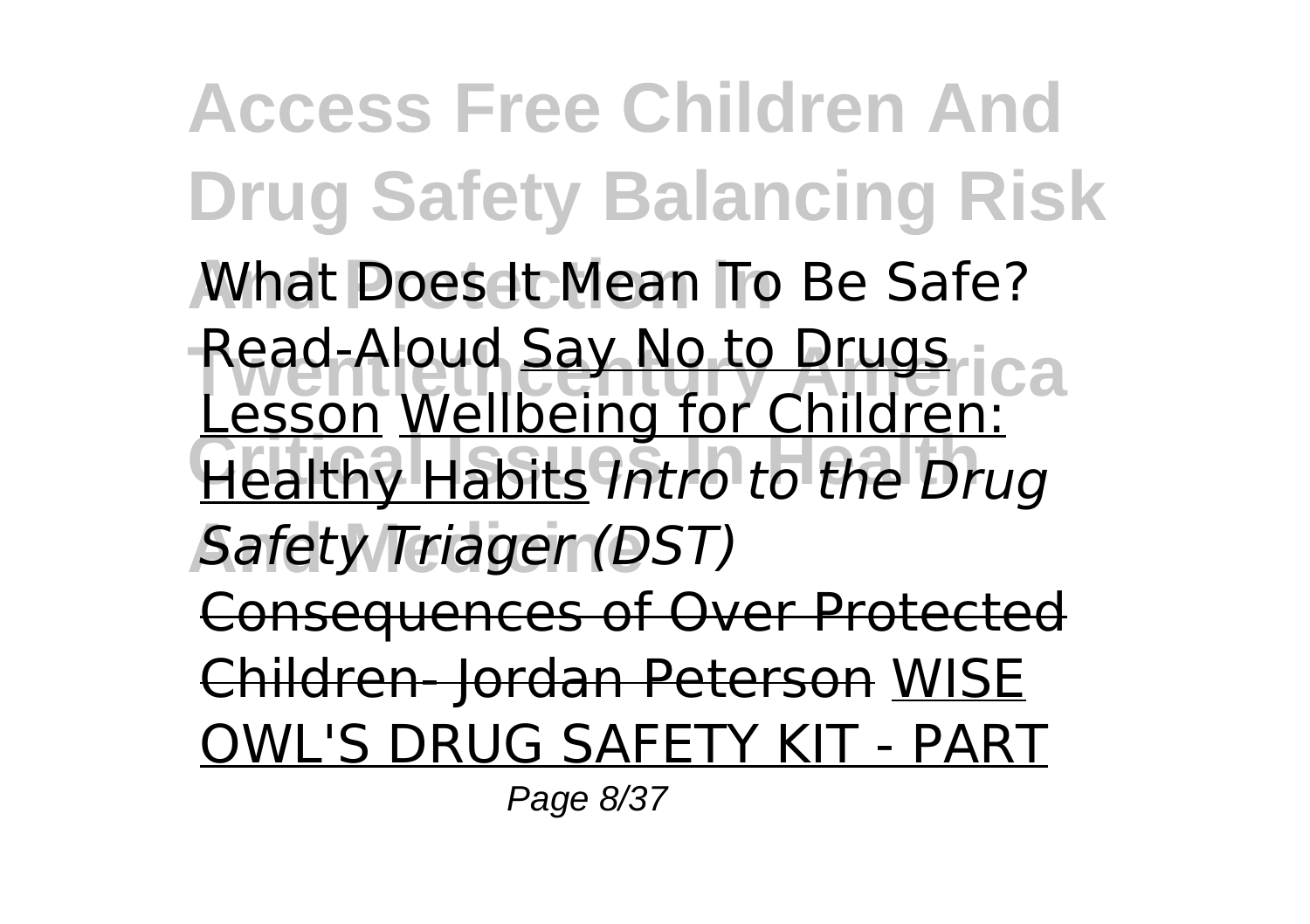**Access Free Children And Drug Safety Balancing Risk THREE: WHAT IS MEDICINE?** *(Accessible Preview) Ben and*<br>*Helki's Little Vingdom Full Critical Islam Communical II* Figures *Episodes* | Nanny's Magic Test **| And Medicine** *HD Cartoons for Kids* When the IN-*Holly's Little Kingdom Full* LAWS are coming to visit 5 Things You Should Never Say In a Job InterviewPoison Control Page 9/37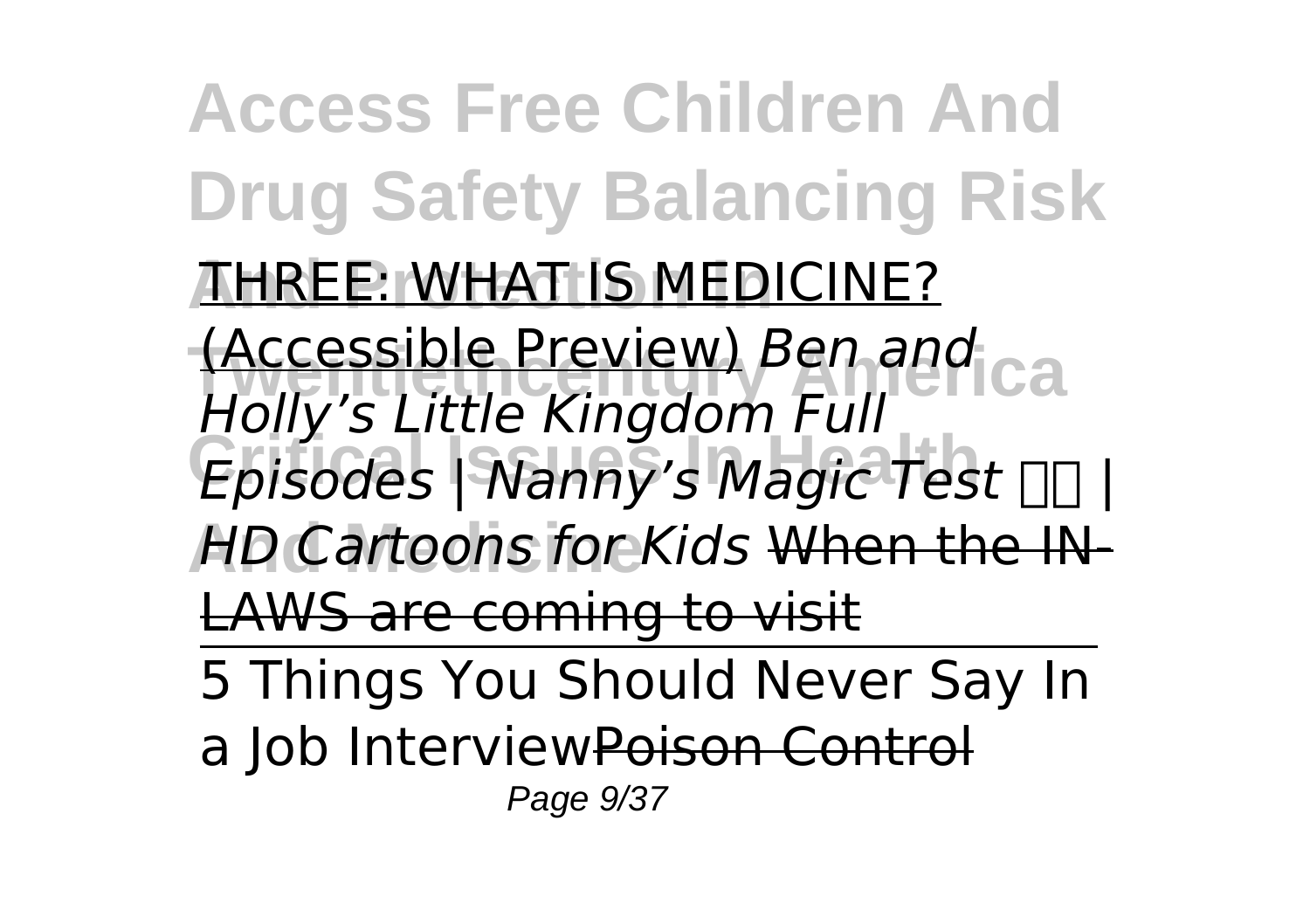**Access Free Children And Drug Safety Balancing Risk And Protection In** Center: STOP! Ask First. Guided <del>Mealtation for Children | Your</del><br>Secret Treehouse | Relaxation for **Critical Issues In Health** Meditation for Children | Your

George The Sun Safe Superstar -Book Animation

I Can Be Safe

BBC Learning - What Do Humans Page 10/37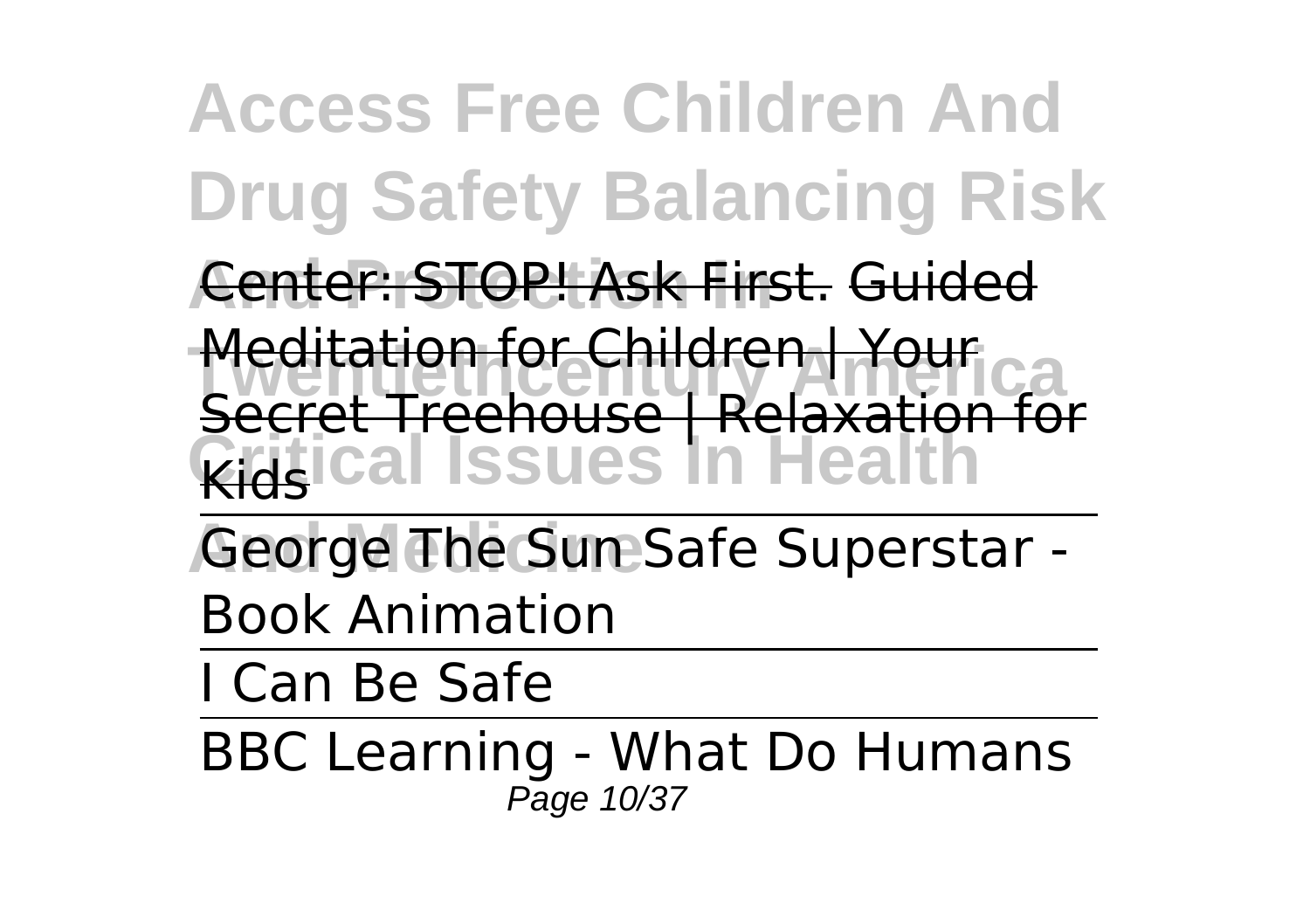**Access Free Children And Drug Safety Balancing Risk Need Fo Stay Healthy Medicine** Mix Up What is Medicine? WISE<br>CWUS PRUS SAFETY KIT, BART **TWO: WHAT IS A DRUG? alth And Medicine** (Accessible Preview) The Food OWL'S DRUG SAFETY KIT - PART and Drug Administration Explained Learn how to say no to drugs! A video for kids during Red Page 11/37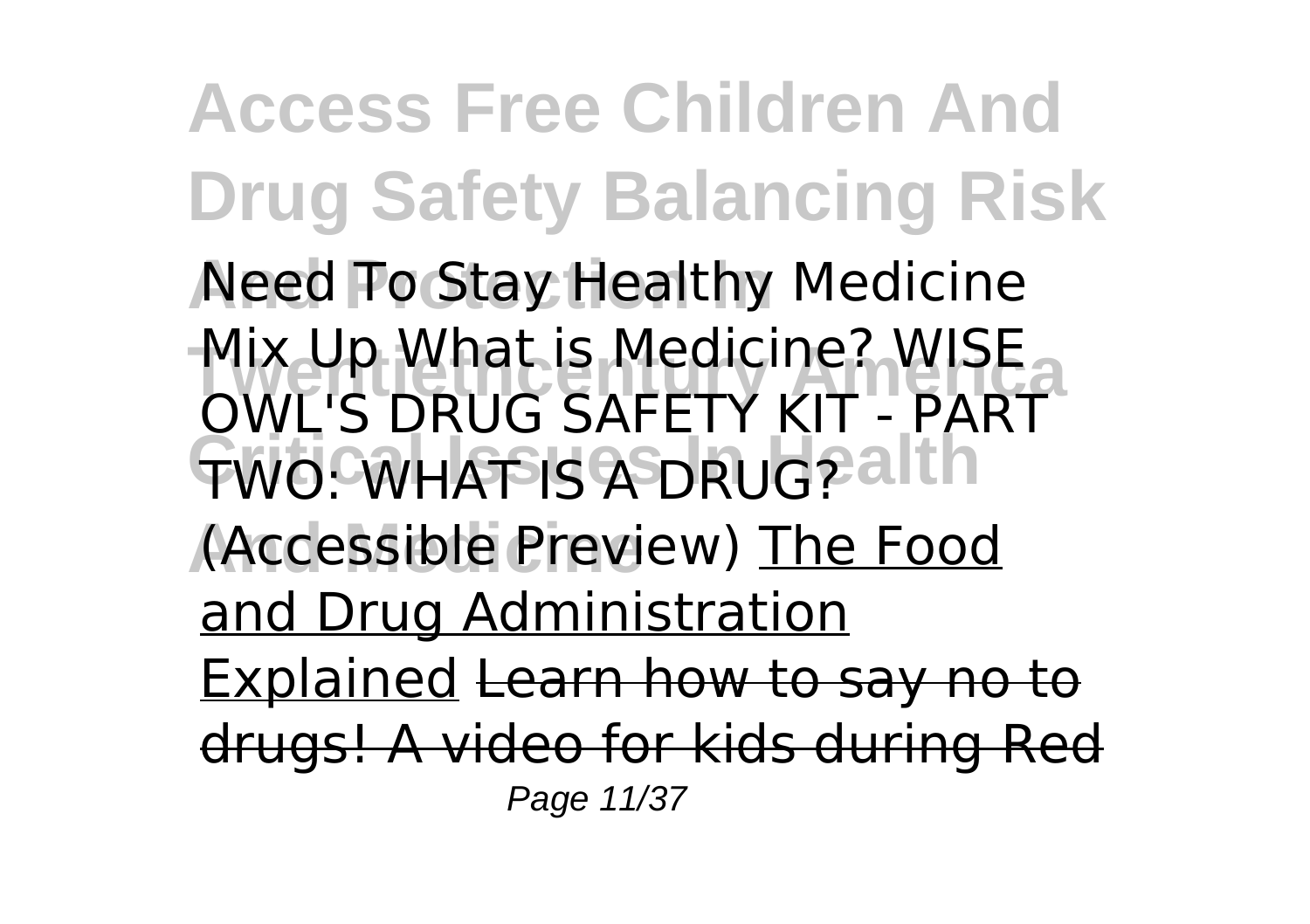**Access Free Children And Drug Safety Balancing Risk And Protection In** Ribbon Week (Elementary **The School). Wise Owl's Drug Safety**<br>Kit: What is a Medicine? Kessisse **Critical Issues In Health** *A Measured Response* **Safe Dose Dosage Range** Kit: What is a Medicine? *Vaccines:*

Pediatric Calculations Nursing Drug Math (Video 7)

Vagus Nerve Exercises To Rewire Page 12/37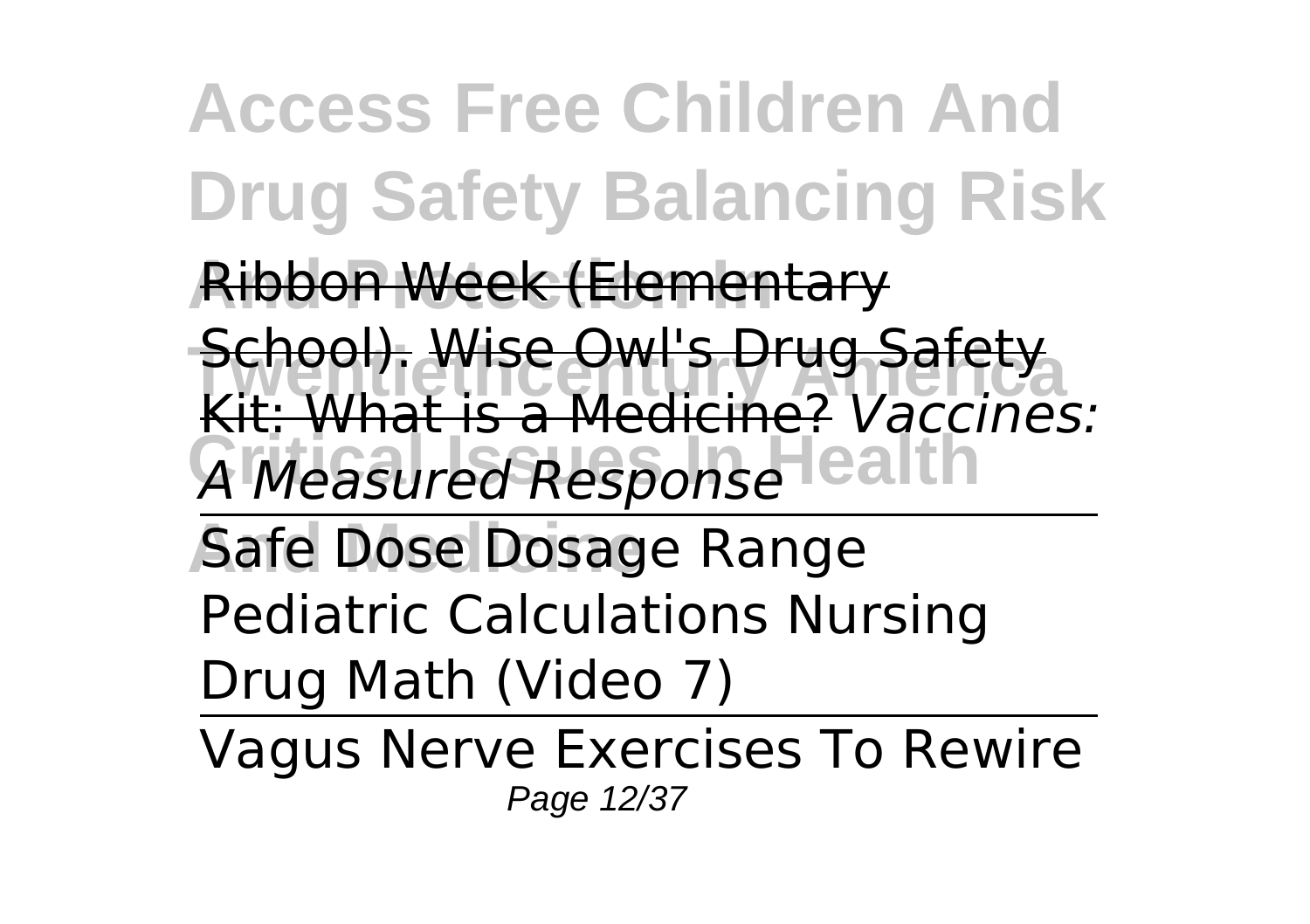**Access Free Children And Drug Safety Balancing Risk And Protection In** Your Brain From AnxietyAddiction **The Recovery: A How to Guide | Children And Drug Safety And Medicine** *Balancing* Shawn Kingsbury | TEDxUIdaho Thursday is the official disbursement date for the first child tax credit payments from Page 13/37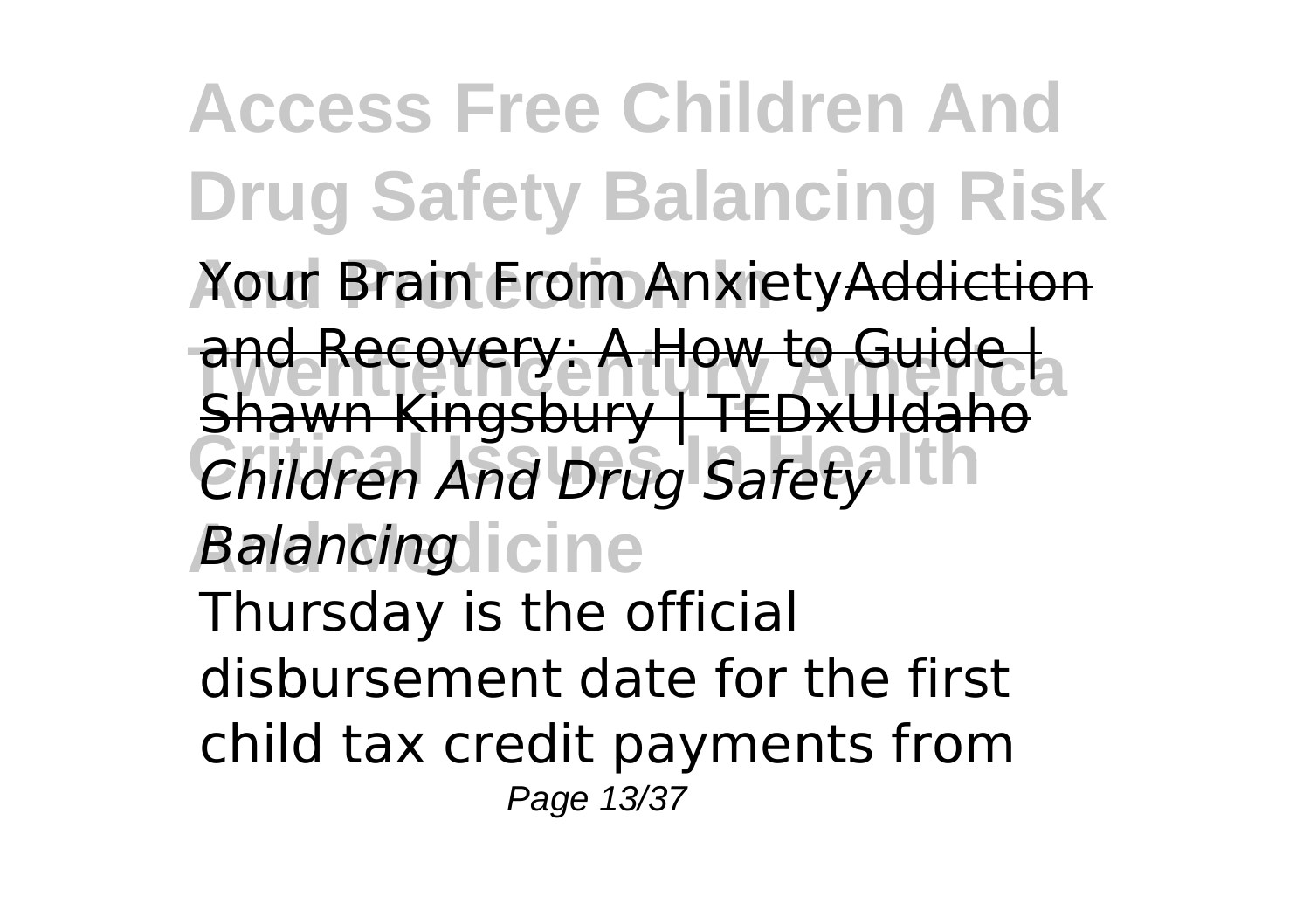**Access Free Children And Drug Safety Balancing Risk And Protection In** the Internal Revenue Service, but parents may not want to spend<br>the day hitting referable that **bank balance.**<br> **c**hank balance. **And Medicine** the day hitting refresh on the *What can I do if I didn't get my child tax credit payment?* How much freedom are you Page 14/37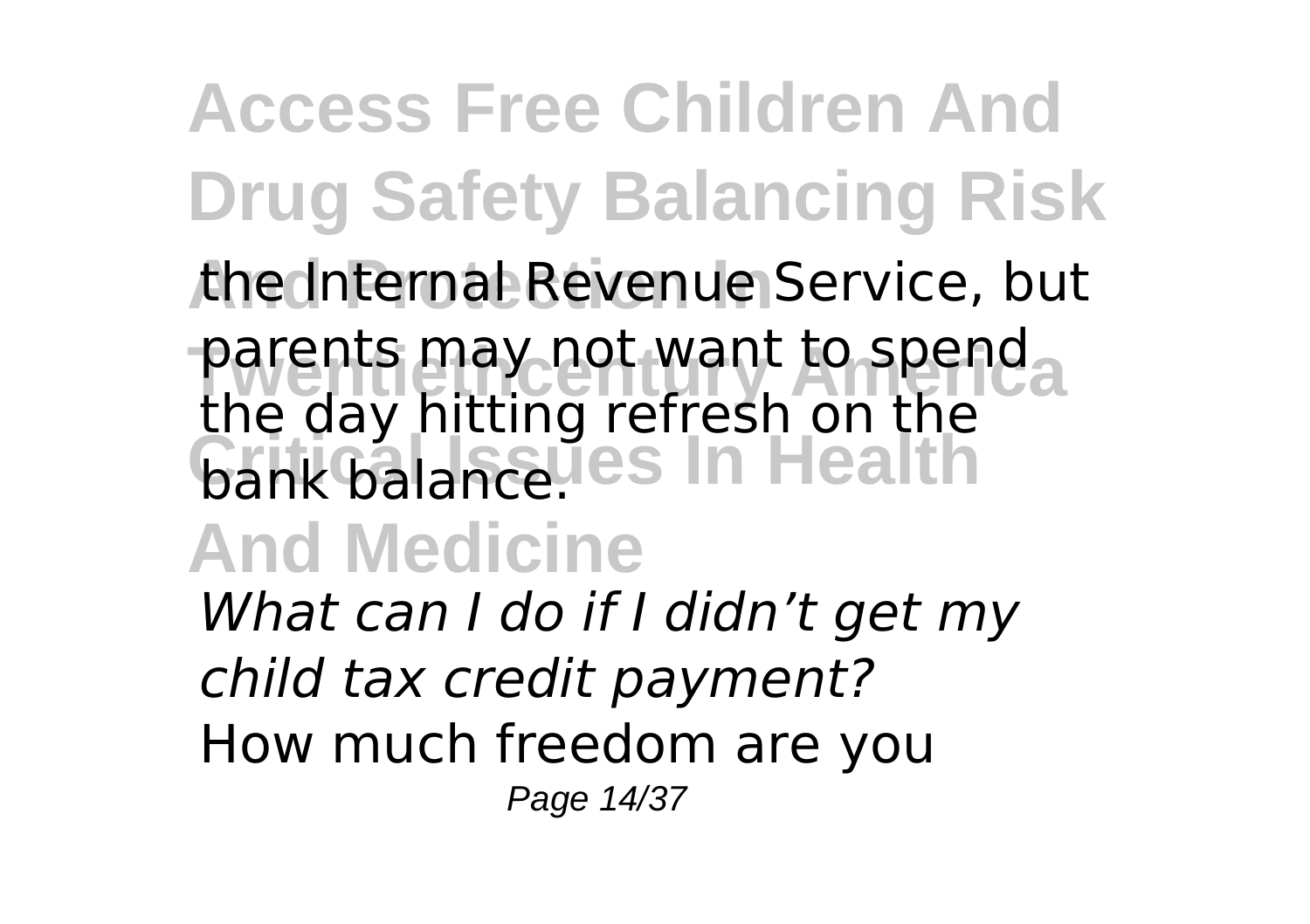**Access Free Children And Drug Safety Balancing Risk And Protection In** willing to sacrifice for the sake of safety and security? And how ca **Critical Islams**<br> **Critical Islams** *f*reedom?dicine much safety are you willing to

*Freedom Vs. Security In Business: How Leaders Can Strike A* Page 15/37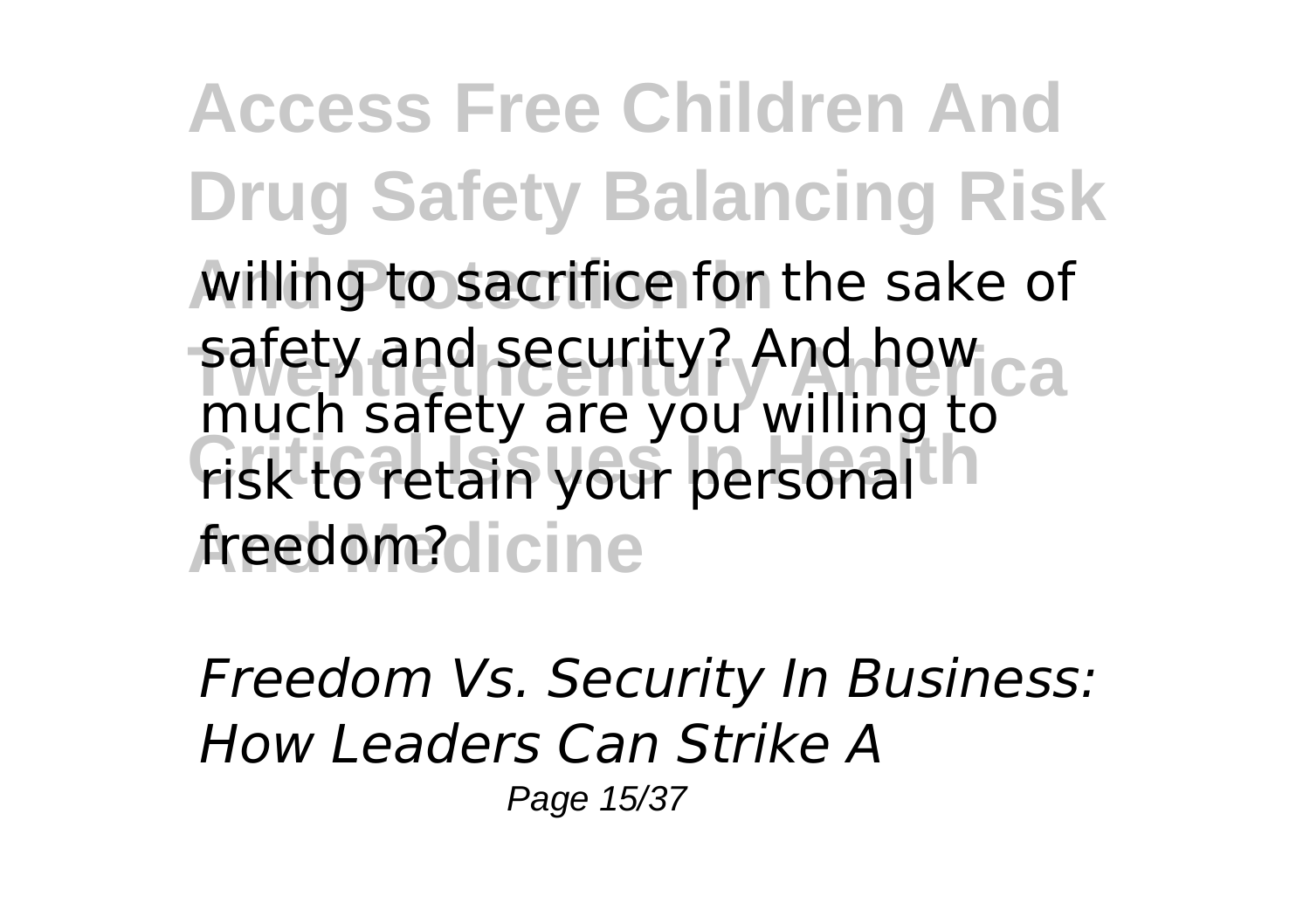#### **Access Free Children And Drug Safety Balancing Risk** *Aalance* otection In As the world returns to hormal,<br>fully vaccinated parents feel left **Critical Issues In Health** behind with their young children **who are unprotected against the** As the world returns to normal,

coronavirus.

*'It's limbo': Parents stuck between* Page 16/37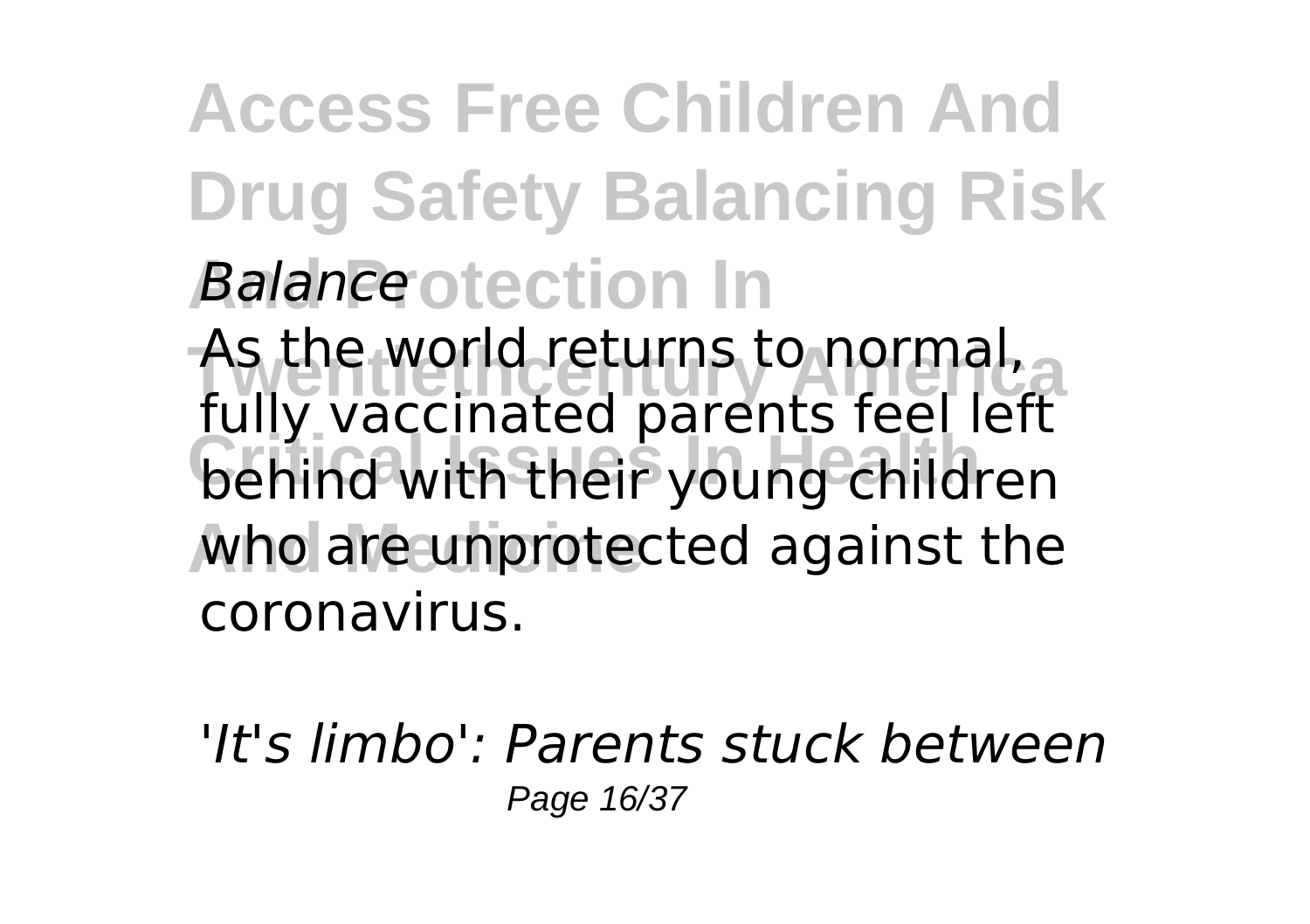**Access Free Children And Drug Safety Balancing Risk And Protection In** *two COVID worlds as young kids Temain unvaccinated*<br>It's not as simple as administering **Reading the Critical Islam people.** "I understand parents" *remain unvaccinated* concern in wanting their children to get vaccinated, but we have to make sure we're doing the best ... Page 17/37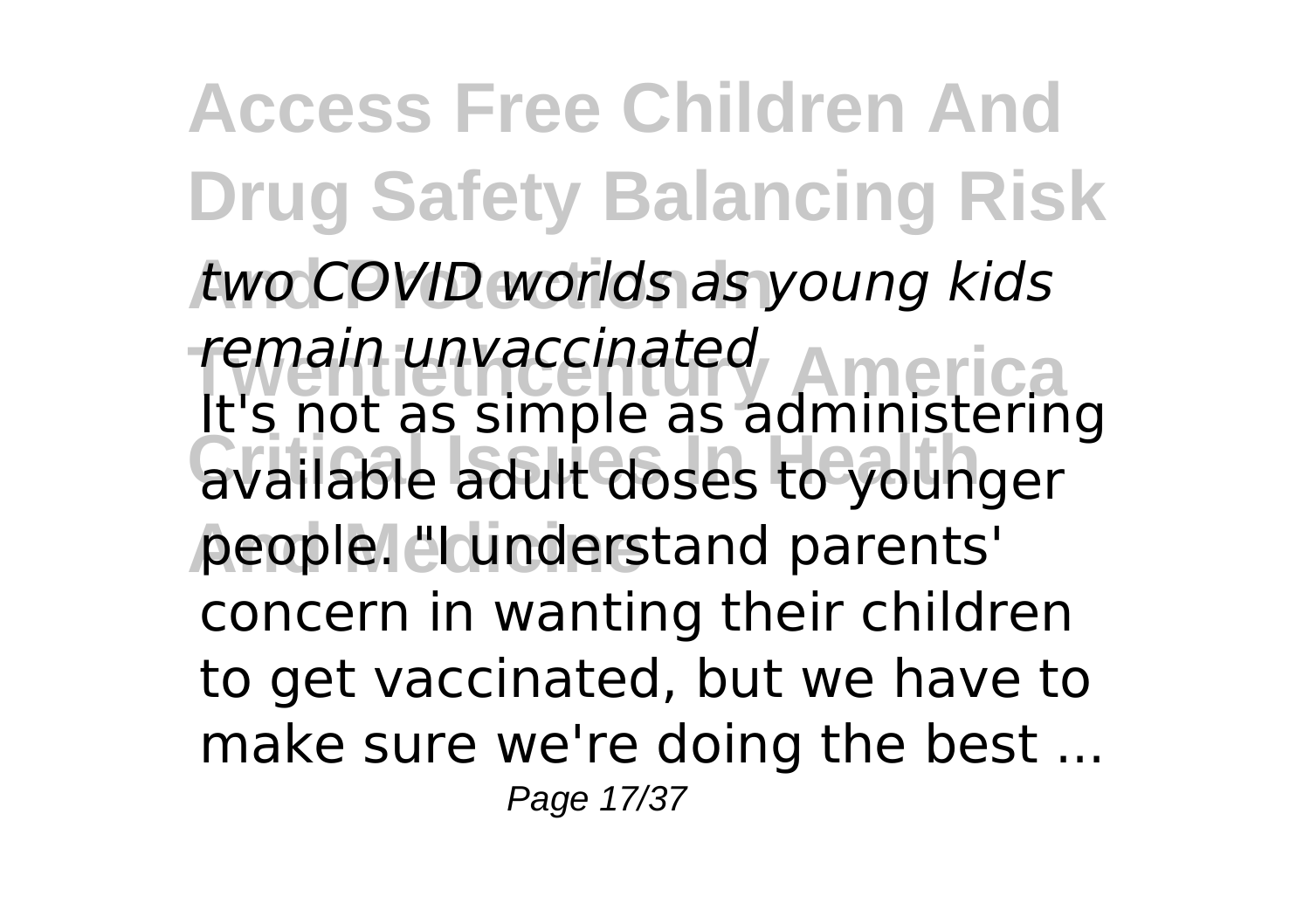**Access Free Children And Drug Safety Balancing Risk And Protection In** *Why a Covid-19 vaccine isn't* ica **Critical Issues In Health** A group of organizations and **And Medicine** individuals led by National *available for kids yet* Advocates for Pregnant Women and including comedian Amy Schumer have weighed in on a Page 18/37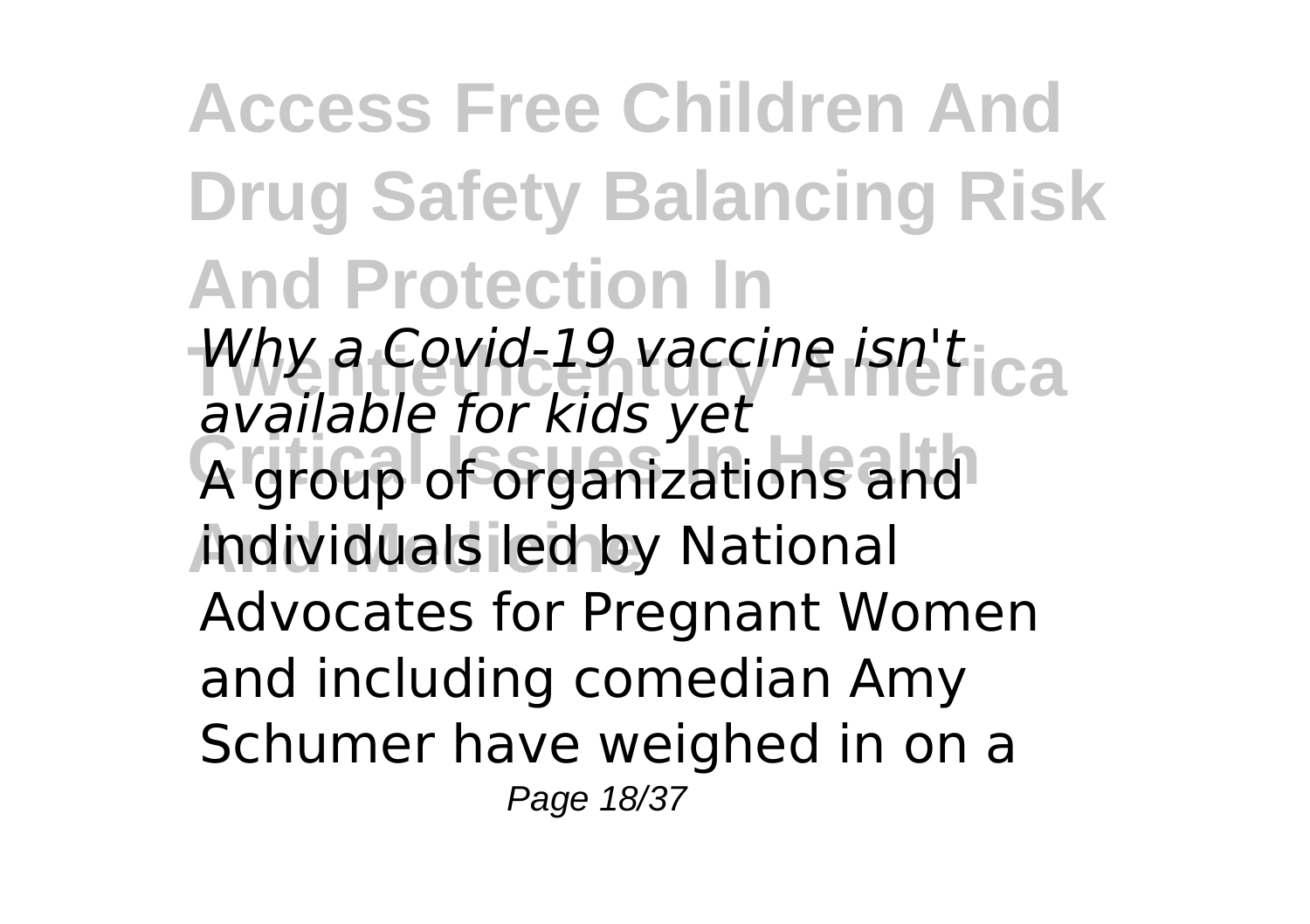**Access Free Children And Drug Safety Balancing Risk And Protection In** lawsuit in support of a Phoenix woman accused of child merica **Phoenix Woman Who Used th And Medicine** *Marijuana During Her Pregnancy Appeals Child Endangerment Case* Pfizer and Moderna are midway Page 19/37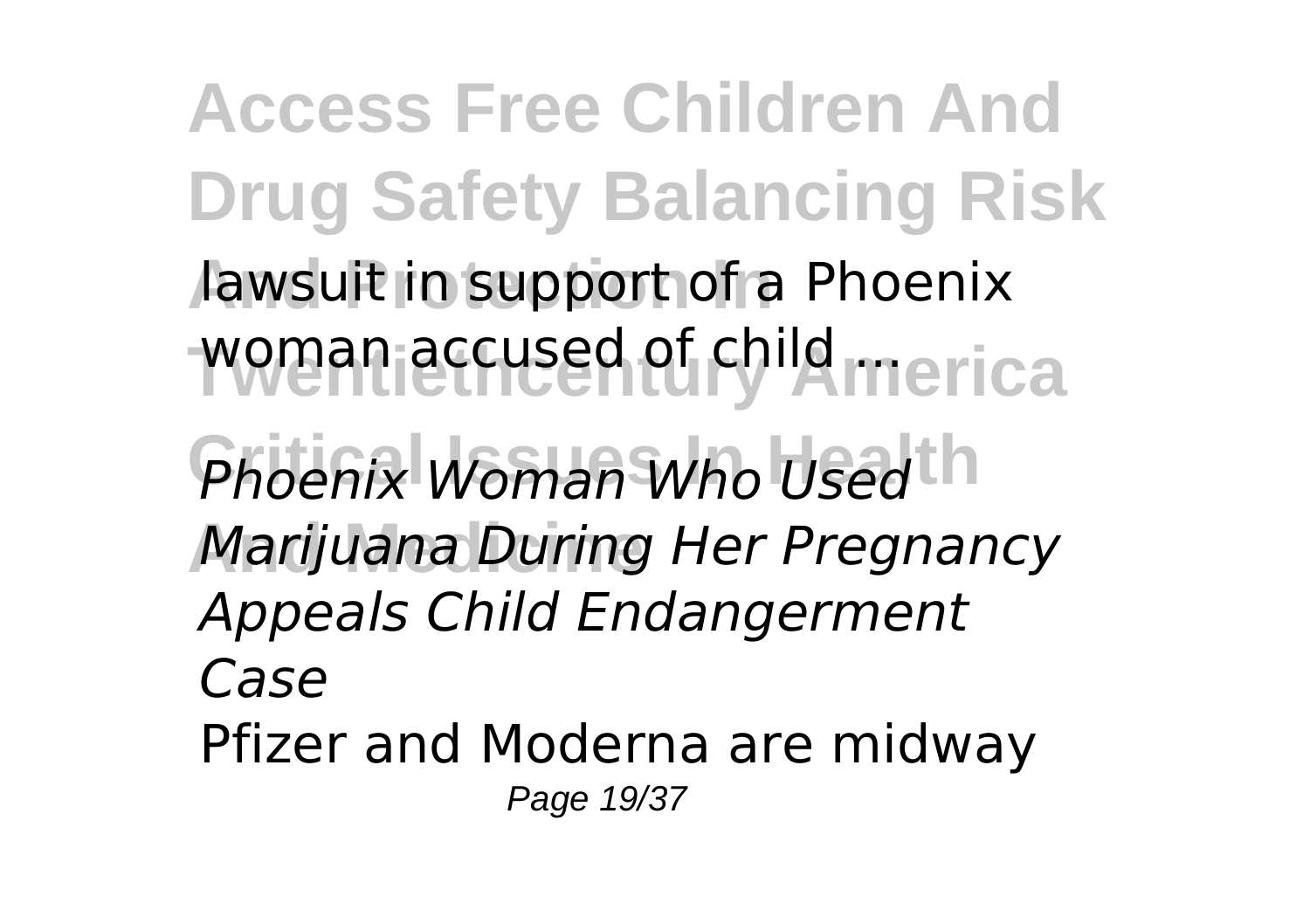**Access Free Children And Drug Safety Balancing Risk And Protection In** through clinical trials, and the public health system is well rica **Critical Issues In Health** shots. The challenge? Politics. **And Medicine** versed in delivering childhood *The Next Covid-19 Battle Will Be About Vaccinating Kids* A top official at the European Page 20/37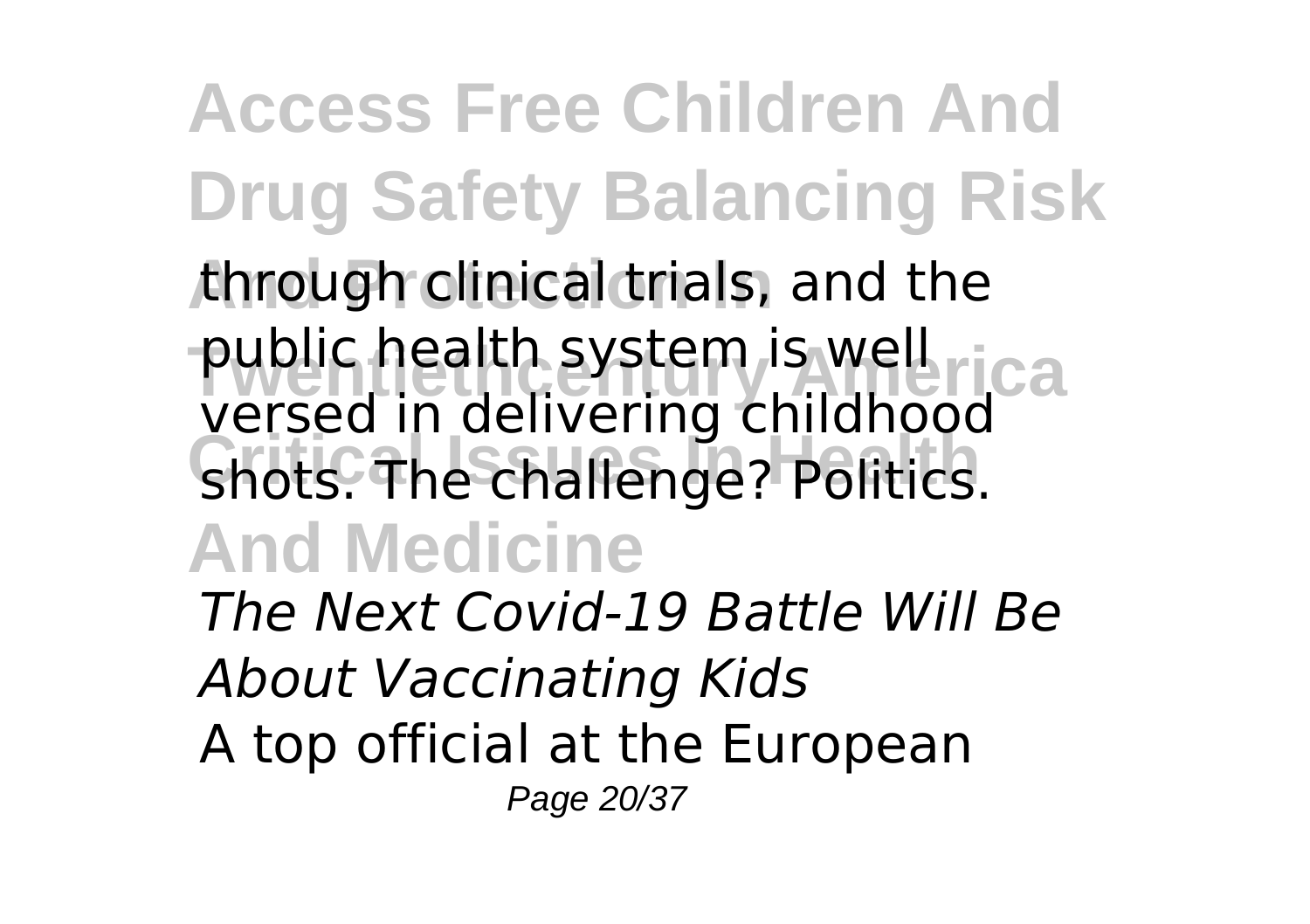**Access Free Children And Drug Safety Balancing Risk Medicines Agency said a decision** on whether to recommend that<br>Moderna's COVID-19 vaccine be authorized for children isalth **And Medicine** expected late next week. If ... on whether to recommend that

*EU likely to decide on Moderna COVID shot for kids next week* Page 21/37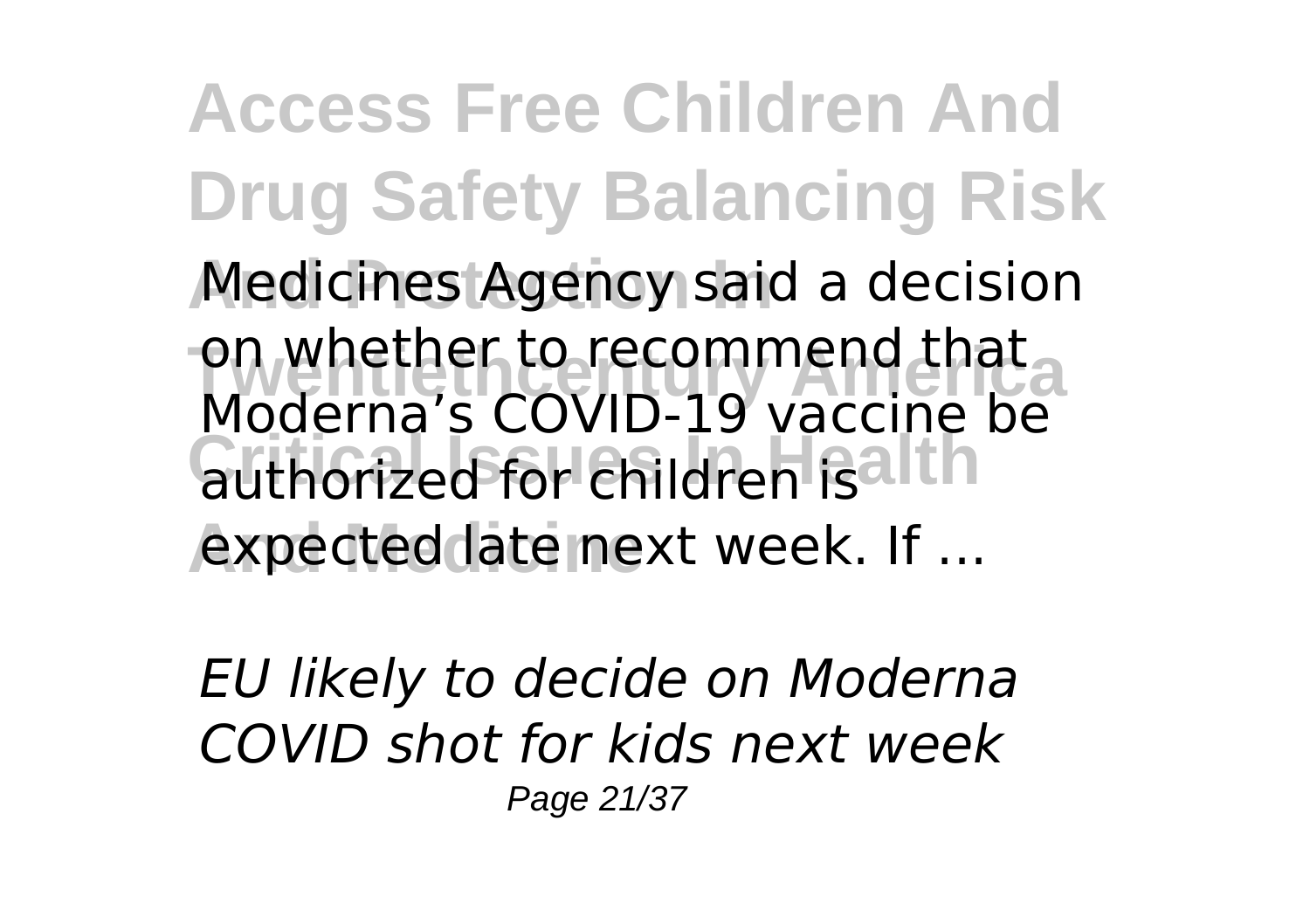**Access Free Children And Drug Safety Balancing Risk And Protection In** The Commission on Human Rights (CHR) on wednesday backed the<br>government's decision to allow **Critical Issues In Health** children aged 5 and above to go **Autdoors in areas with more** (CHR) on Wednesday backed the relaxed lockdown restrictions, noting that the ...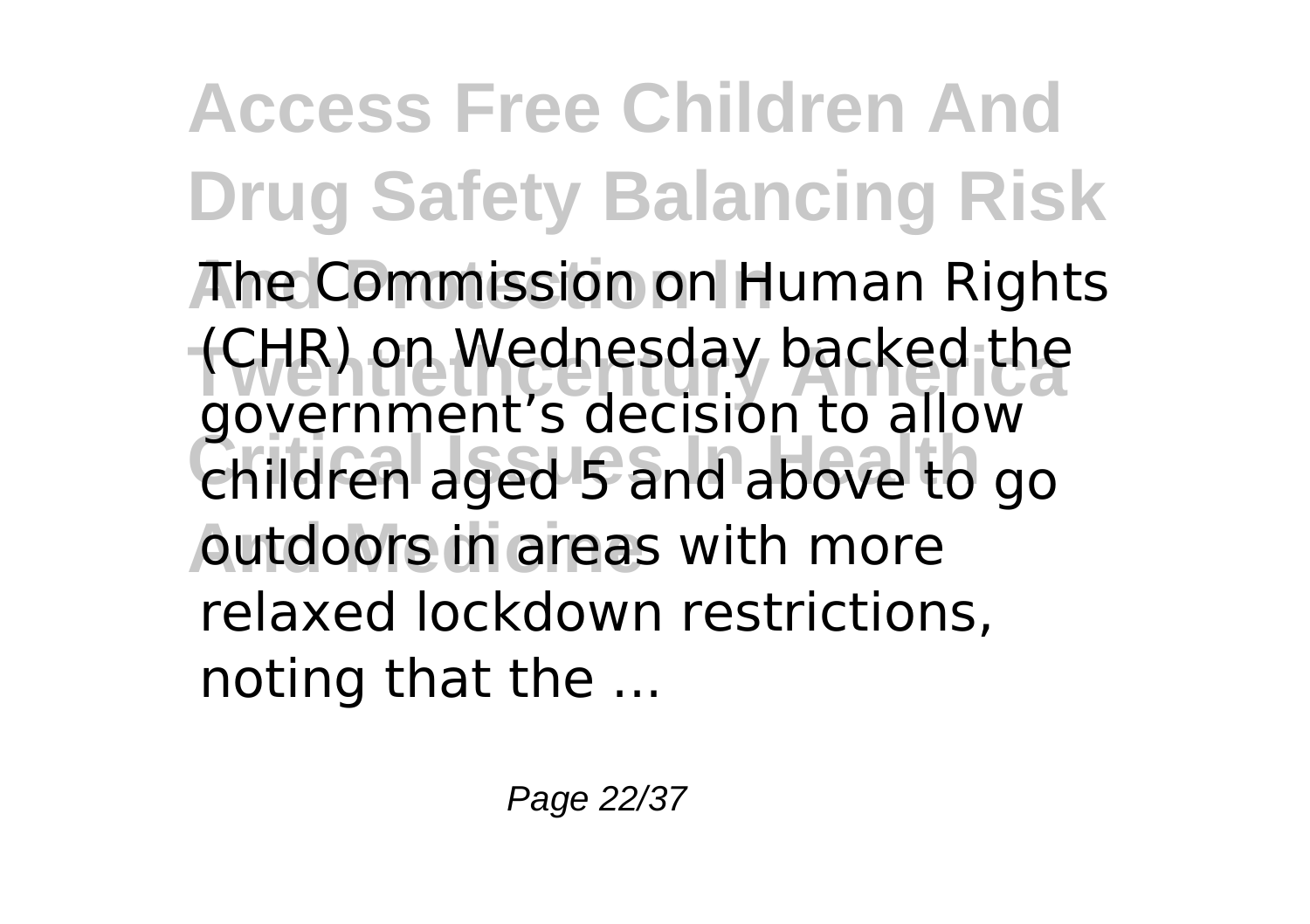**Access Free Children And Drug Safety Balancing Risk And Protection In** *CHR: Outdoors activities in GCQ,* MGCQ areas good for kids' well-**Most statin drugs are FDA-Ith And Medicine** approved for children and teens *being* under age 18 ... it had the unenviable task of trying to balance the possible risk of Page 23/37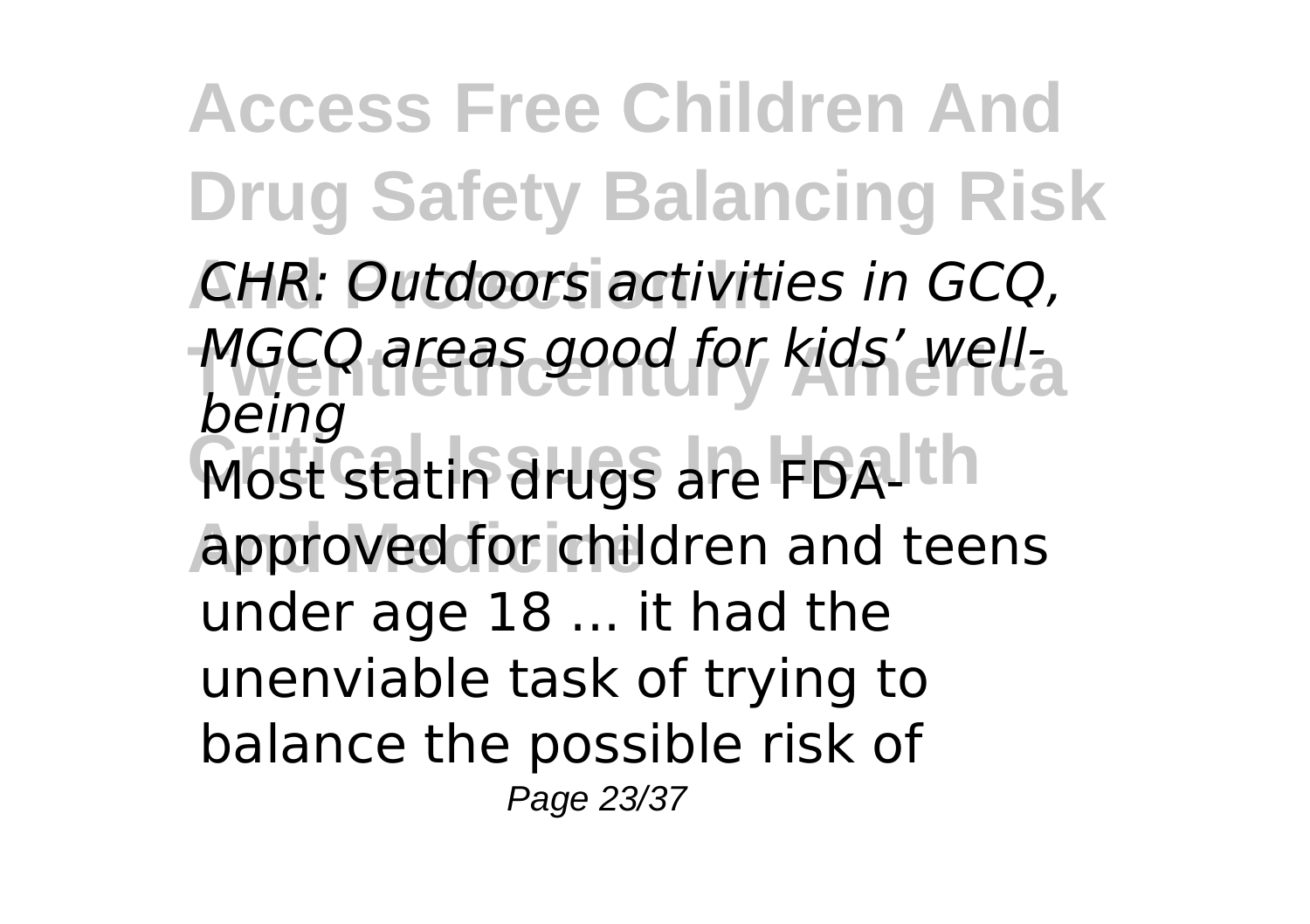**Access Free Children And Drug Safety Balancing Risk** cardiovascular disease and heart attacks in young tury America **Critical Issues In Health** *Should children take statin drugs* **And Medicine** *to lower their cholesterol?* Significantly higher rates of child intensive care admissions for unintentional cannabis poisonings Page 24/37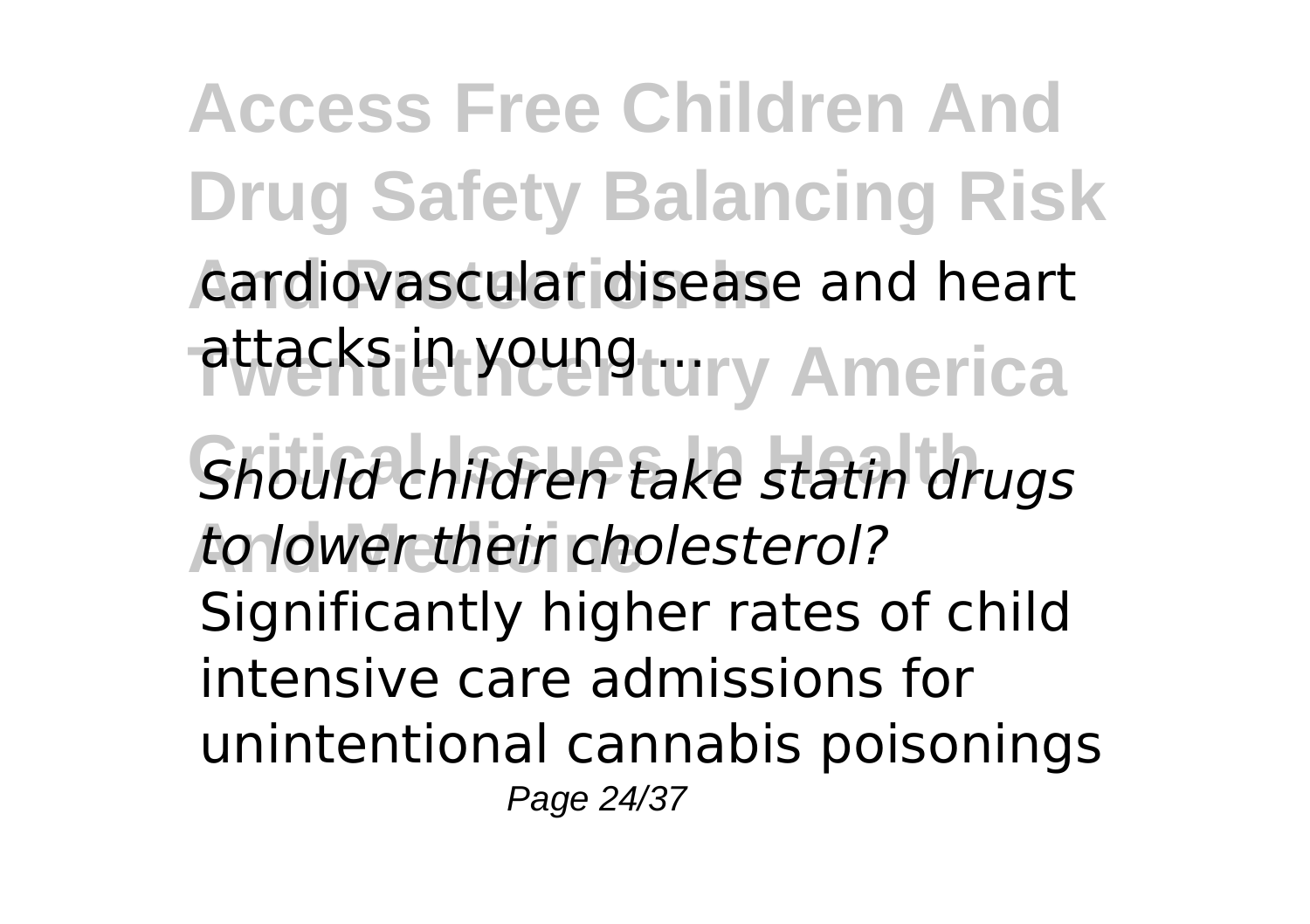### **Access Free Children And Drug Safety Balancing Risk And Protection In** have been seen following **The drug in ...**<br>Twentiether and halo and price **Critical Issues In Health** coordination and balance, and

#### **And Medicine**

*Cannabis poisoning rates increase among children after legalization* The prodrugs are designed Page 25/37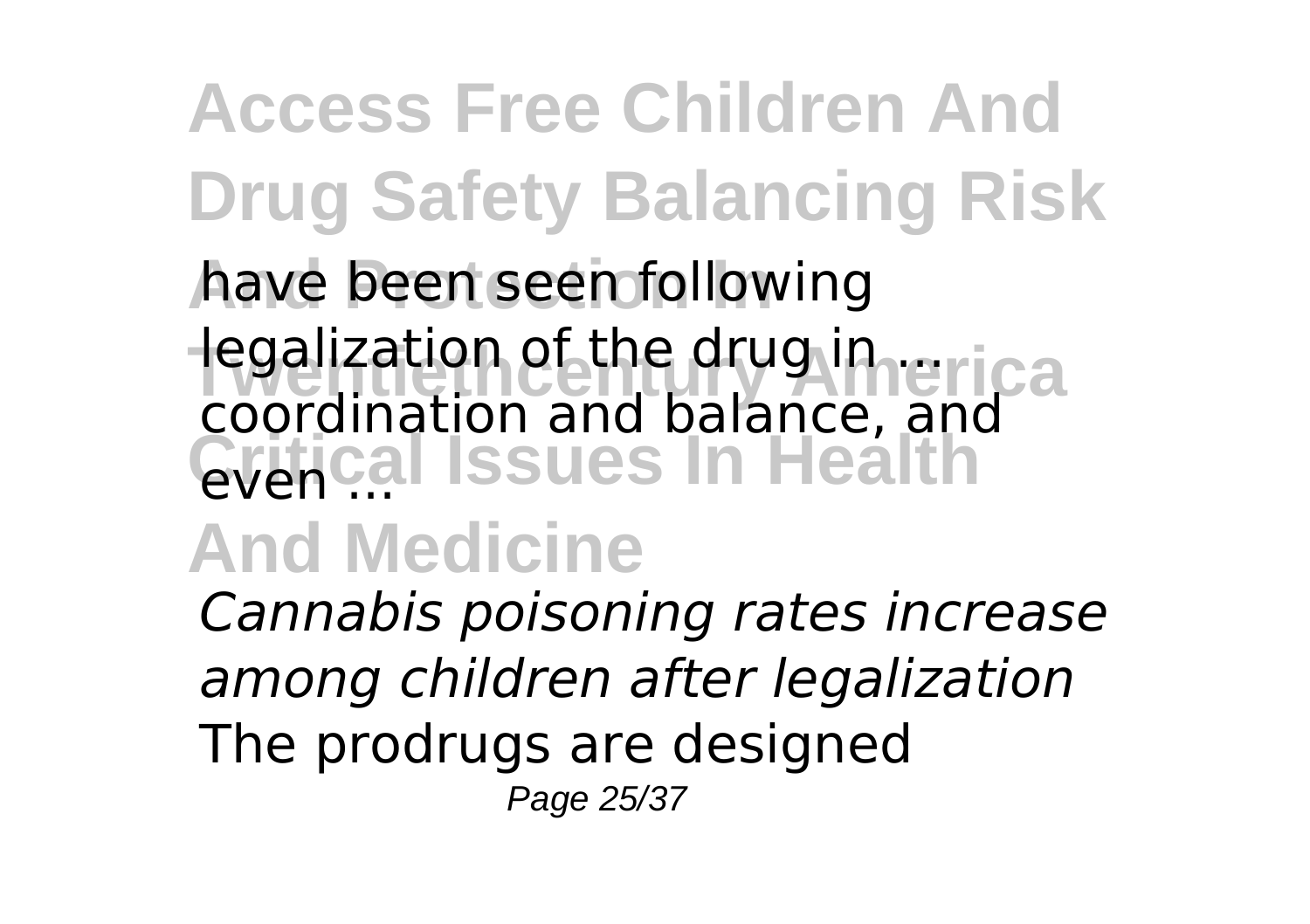**Access Free Children And Drug Safety Balancing Risk And Protection In** utilizing LAT technology to generate improved versions of<br>FDA approved drugs, as well as **Critical Issues In Health** existing ... increased safety, onset of and extended duration of generate improved versions of effect, reduced ...

*KemPharm - Redesigning* Page 26/37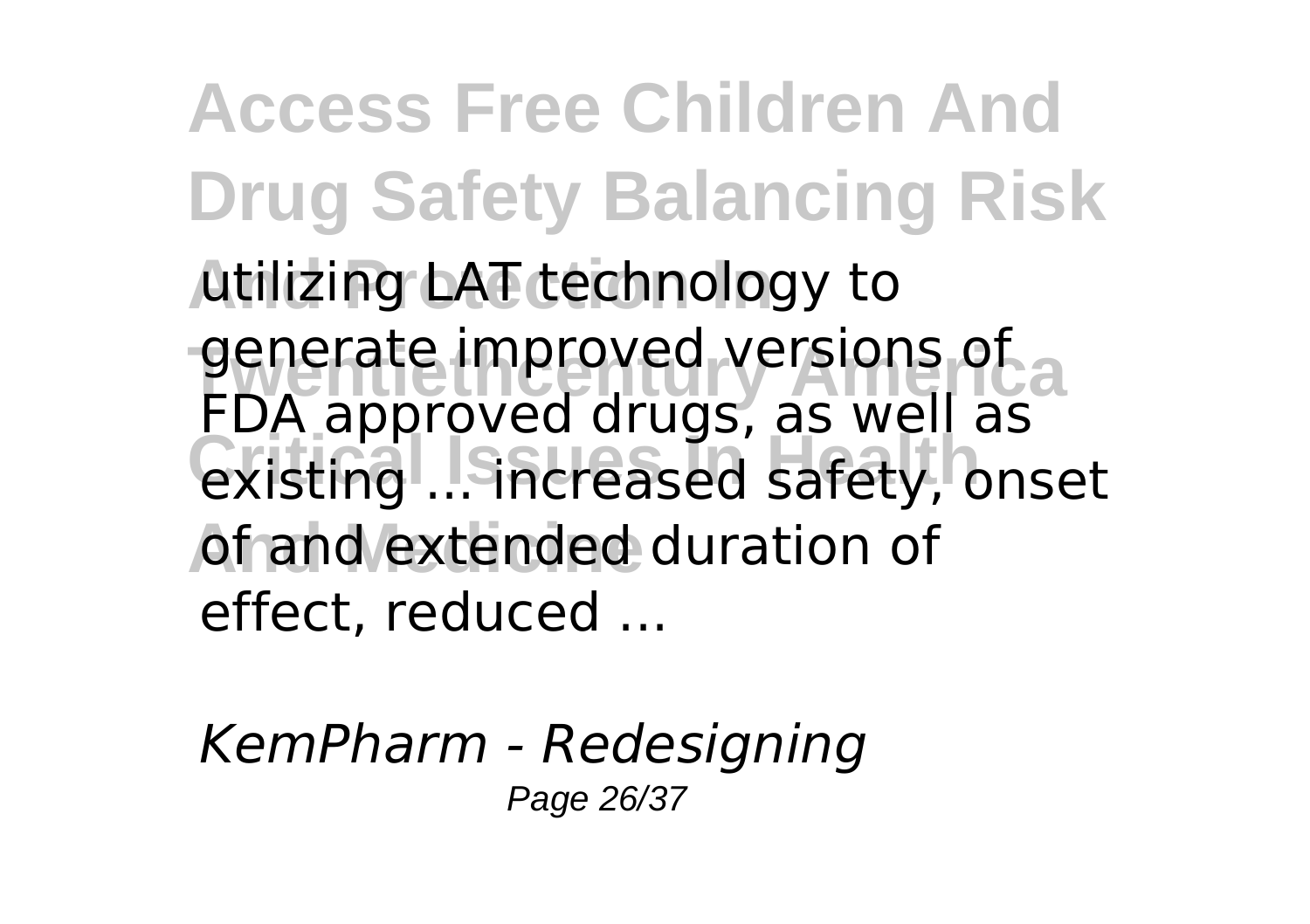**Access Free Children And Drug Safety Balancing Risk Approved Drugs For Better** *Efficacy And Safety*<br>A Denver magistrate judge told **Critical Issues In Health** Richard Platt that the court has **And Medicine** "grave public safety concerns" *Efficacy And Safety* related to his drugs and weapons case as she ruled that he would be facing a \$50,000 cash bond. Page 27/37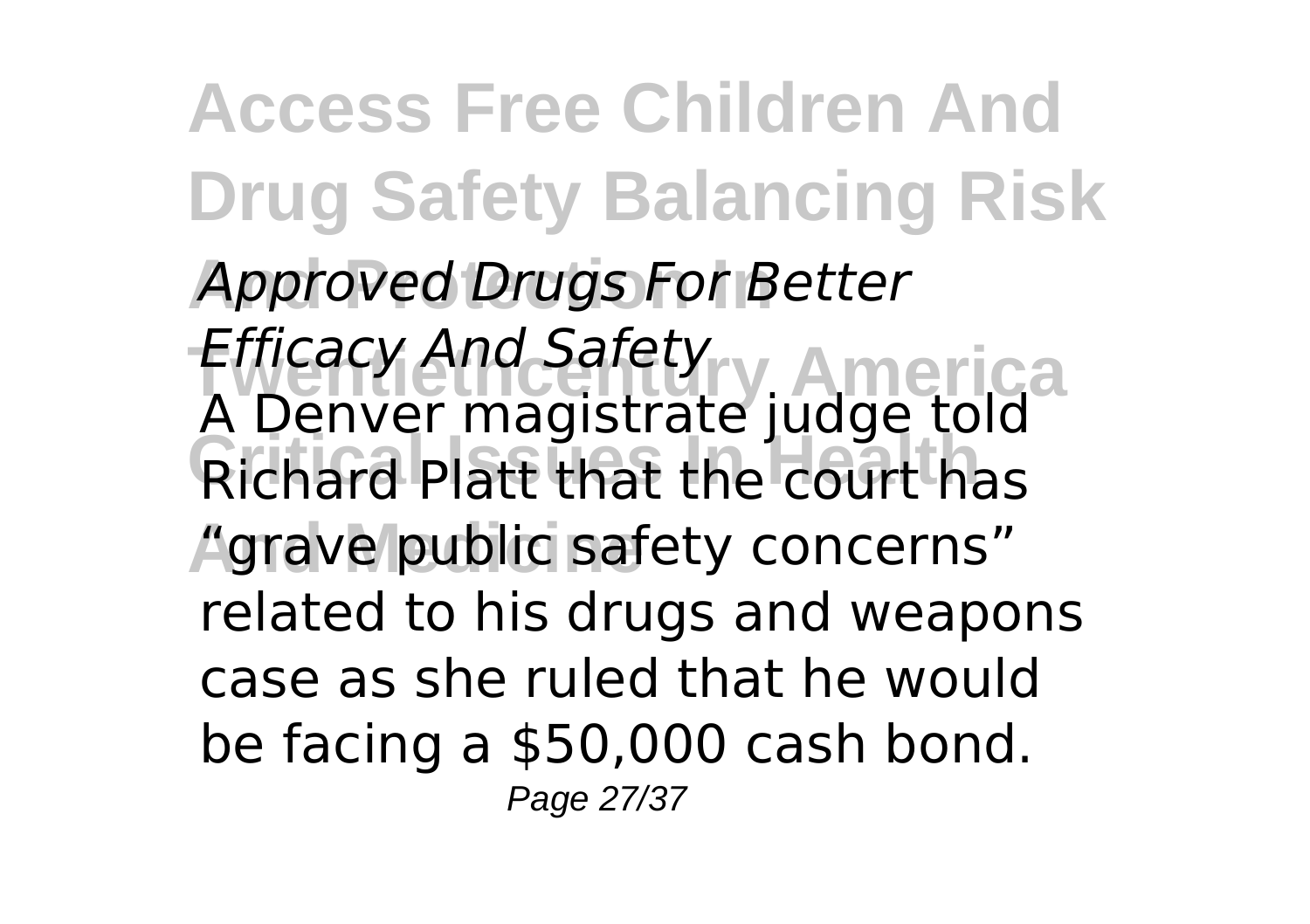**Access Free Children And Drug Safety Balancing Risk And Protection In Drug and weapons suspect in**<br>Mayor I had bust weaked **Critical Issues In Health** *construction, has child, and* **And Medicine** *lengthy criminal history Maven Hotel bust worked* Authorities are urging greater water safety following the July 4 drowning of a Madison, Nebraska, Page 28/37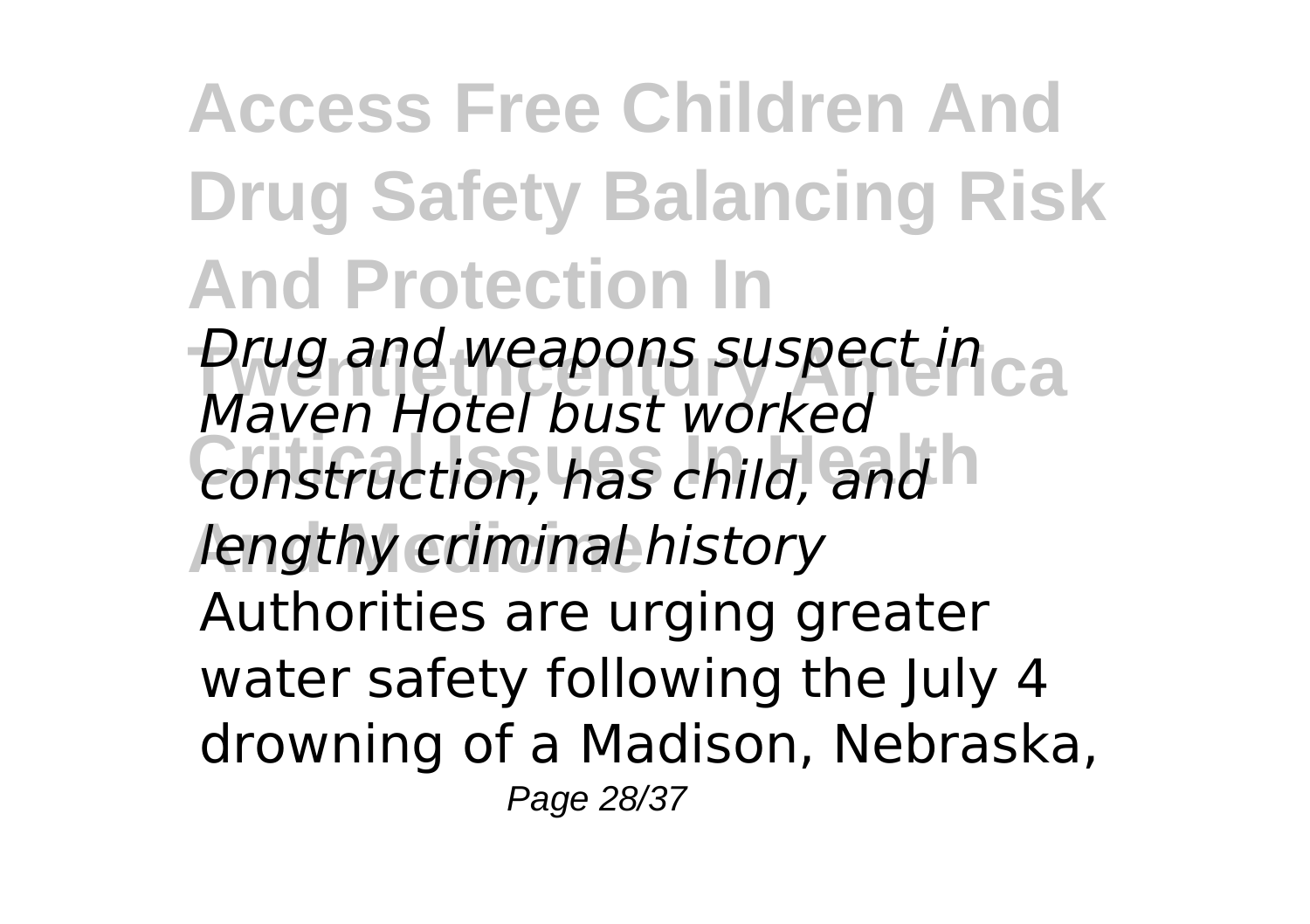**Access Free Children And Drug Safety Balancing Risk And Protection In** teenager in Lake Yankton.

**Twentiethcentury America** *Officials Urge Water Safety After* **Critical Issues In Health** *Holiday Drowning* **And Medicine** The Covid-19 pandemic has put the spotlight on the issue of safety assessments amid the urgent ... urged the Government Page 29/37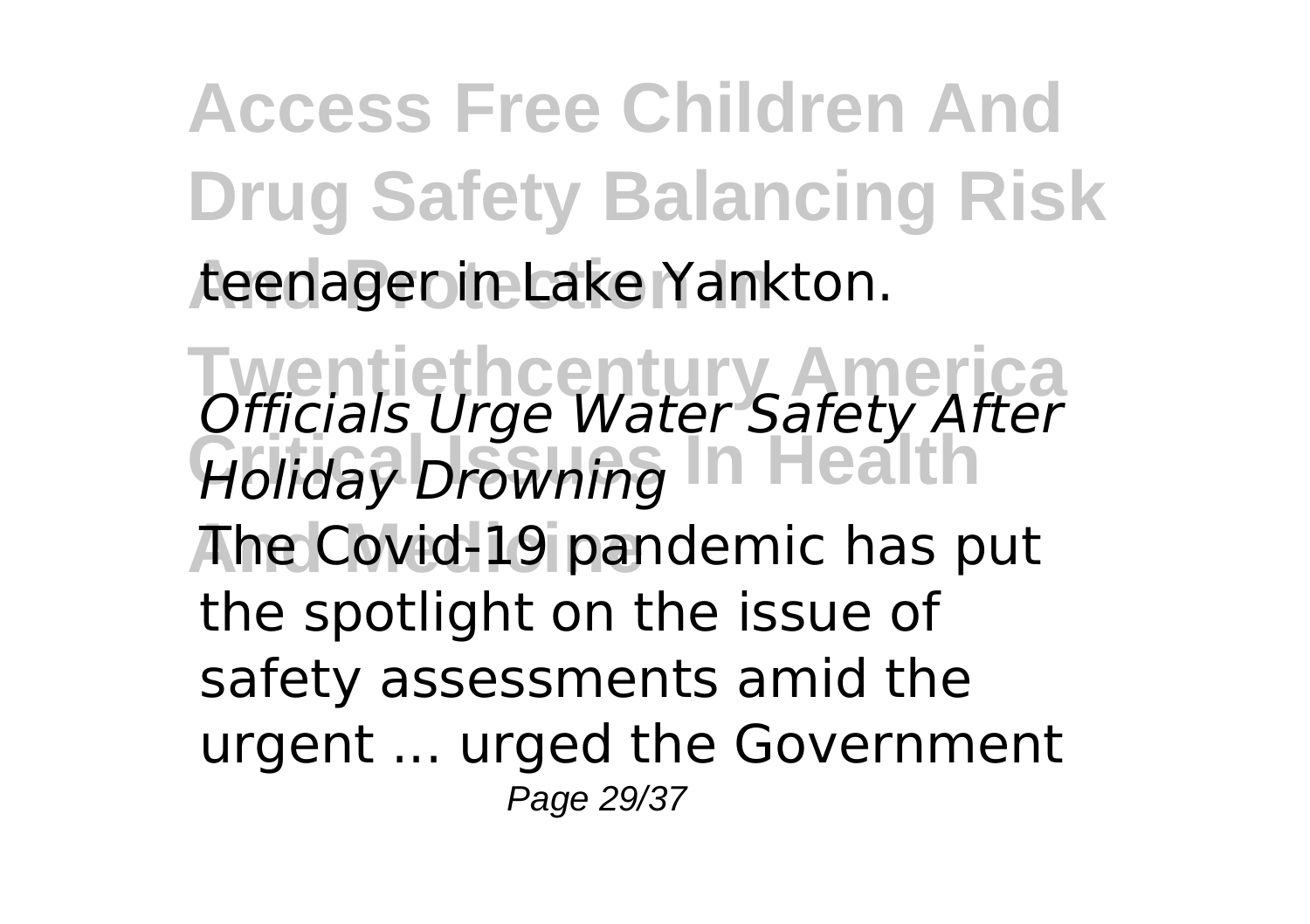**Access Free Children And Drug Safety Balancing Risk** to give children here the Chinamade vaccine, Sinovac, which<sub>ca</sub> **Critical Issues In Health**  $_{II}$ ses the  $_{II}$ 

**And Medicine** *Old is not always gold, and other drug safety myths* Significantly higher rates of child intensive care admissions for Page 30/37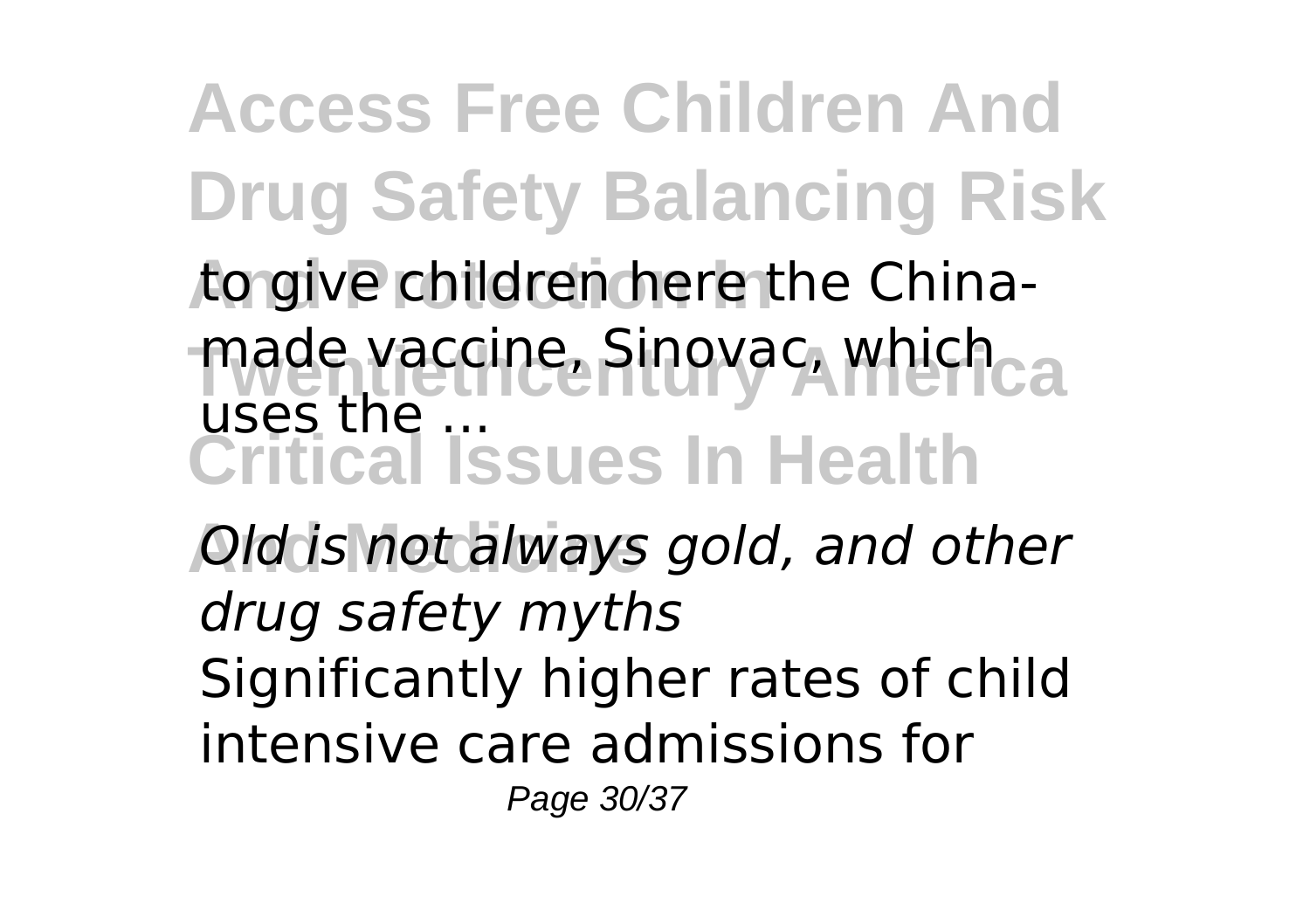**Access Free Children And Drug Safety Balancing Risk And Protection In** unintentional cannabis poisonings have been seen following<br>Localization of the drug in errical **Critical Issues In Health** coordination and balance, and **Aven Medicine** legalization of the drug in ...

*Severe cannabis intoxication and rates of ingestion in children rise* Page 31/37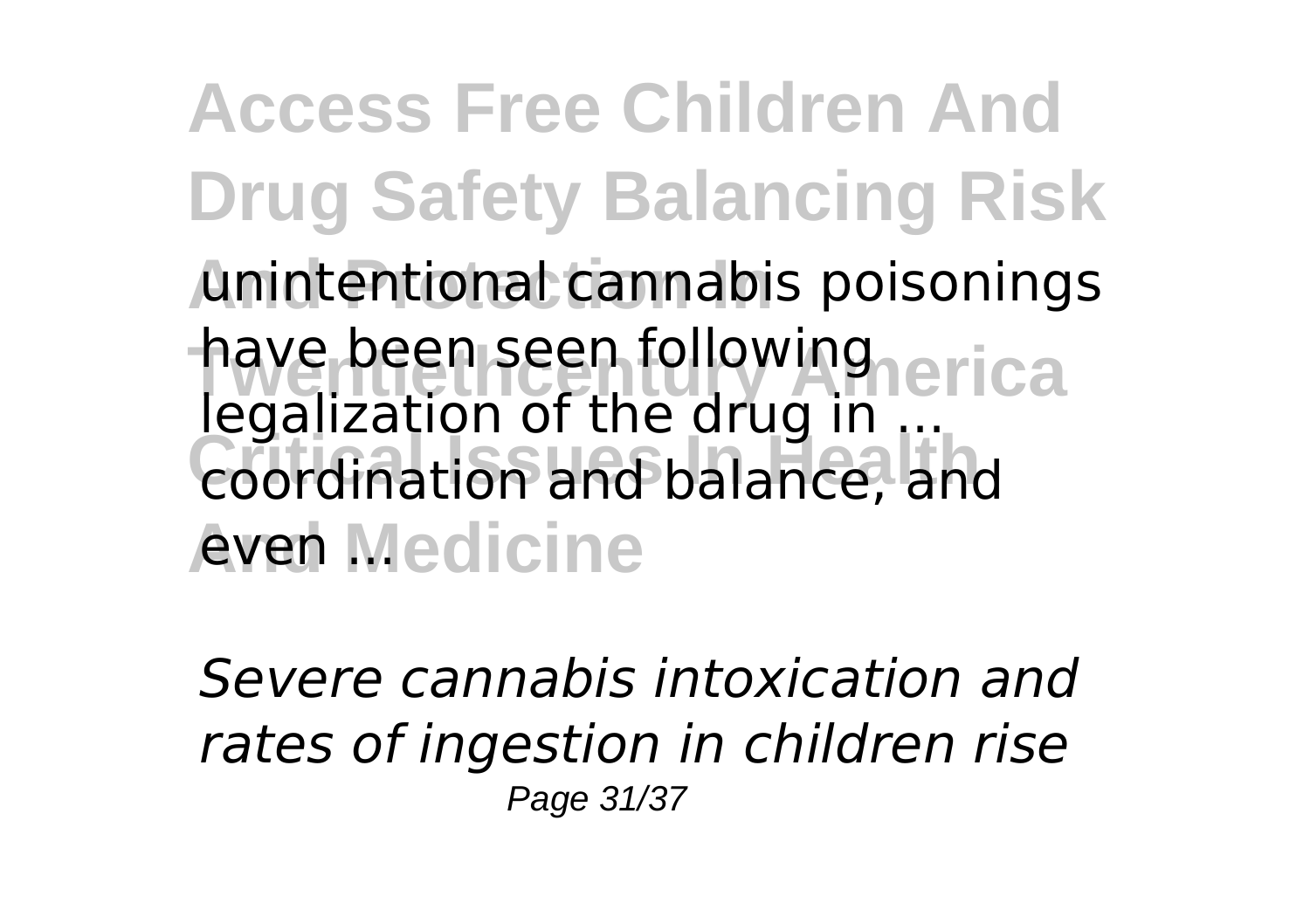**Access Free Children And Drug Safety Balancing Risk And Protection In** *after legalization* **The Significantly higher rates of child Critical Issues In Health** unintentional cannabis poisonings **And Medicine** have been seen following intensive care admissions for legalization of the drug in ... coordination and balance, and even ...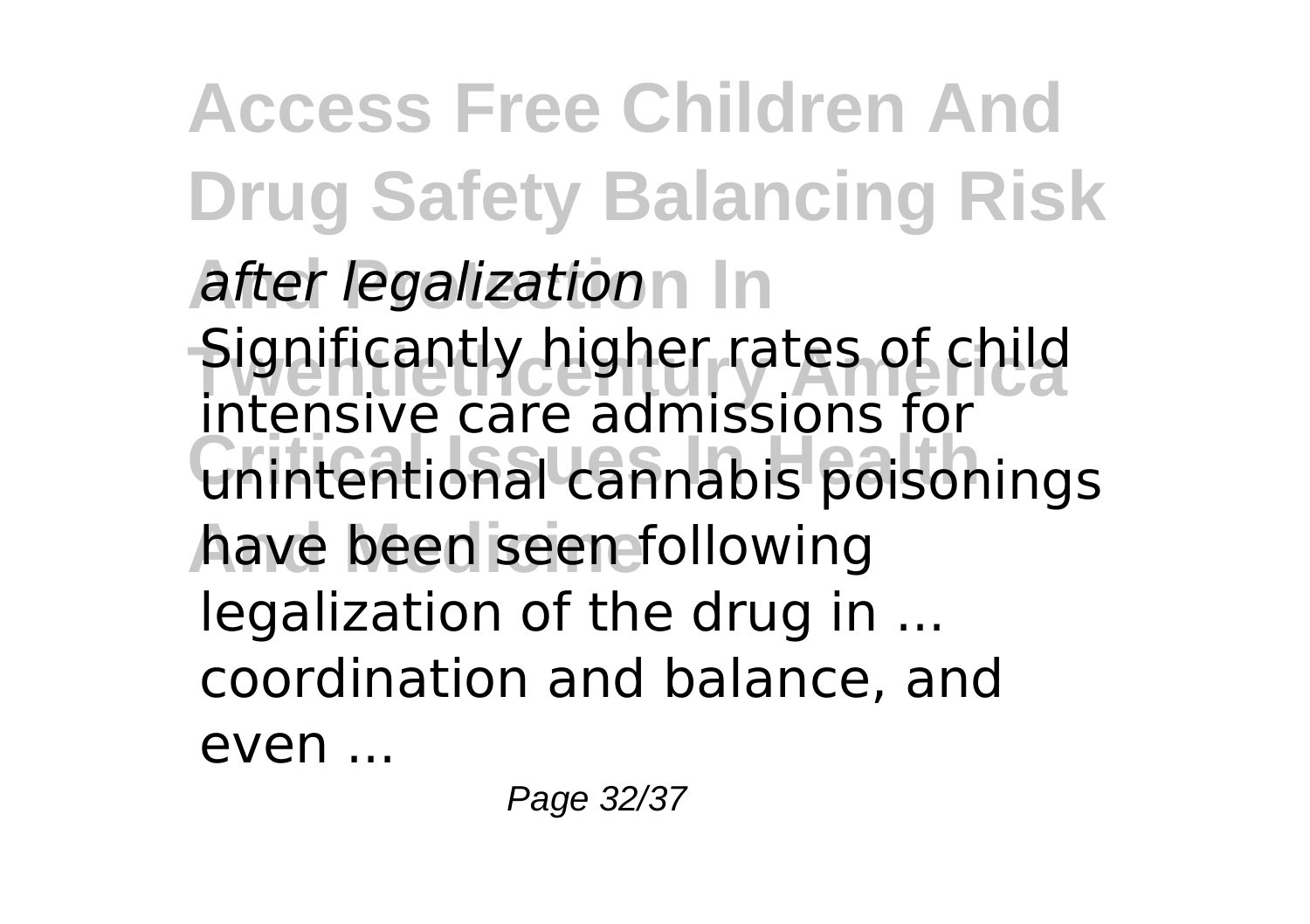**Access Free Children And Drug Safety Balancing Risk And Protection In Twentiethcentury America** *Cannabis intoxication and rates of* **Critical Issues In Health** *children rise after legalization,* **And Medicine** *new study finds accidental ingestion in young* I have documented several reasons drug research conducted

in a laboratory environment

Page 33/37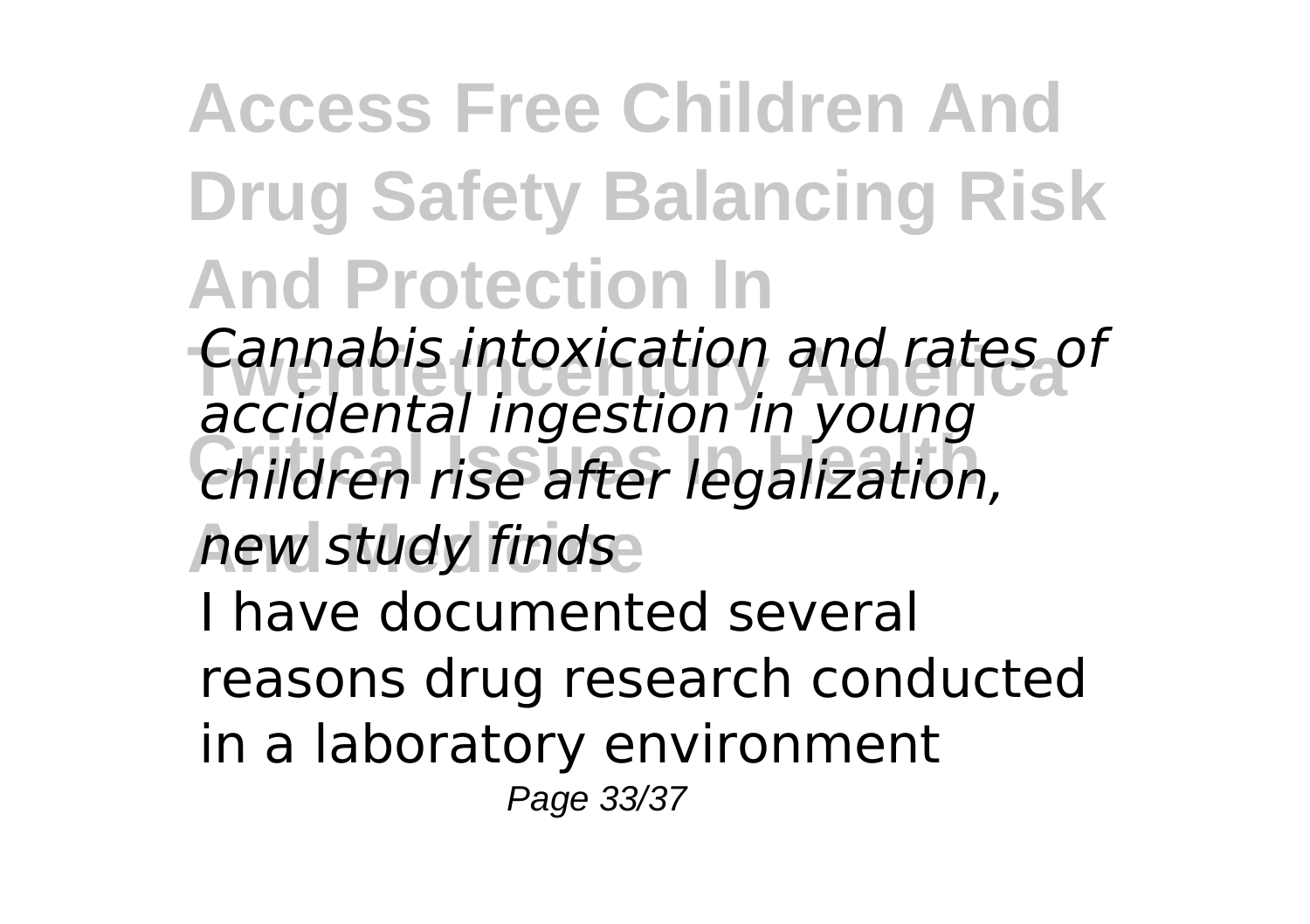**Access Free Children And Drug Safety Balancing Risk Aiffers substantially from what is** ultimately seen in people. The balance between .... Health **And Medicine** challenge lies in striking a

*The FDA's big gamble on the new Alzheimer's drug* Millennials have "got to plan for Page 34/37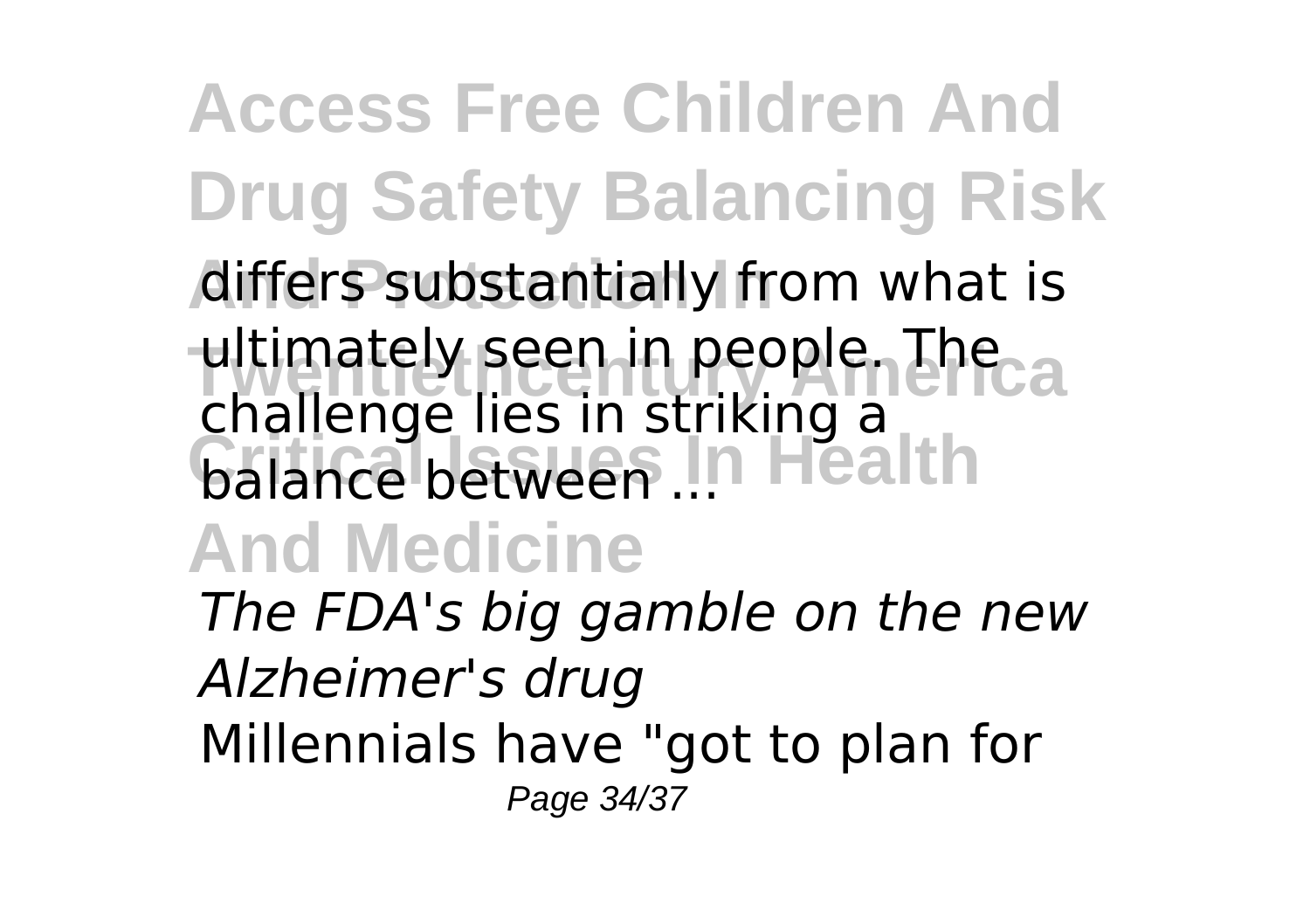**Access Free Children And Drug Safety Balancing Risk And Protection In** their own retirement, which is Tess and Jess secure with Jess and<br>less safety nets for them. They've **COPS BOTCLY THEORY IN HIGHT THEY** education, which is ... less and less secure with less and

*'Crunched on both sides': Older millennials balance student loans,* Page 35/37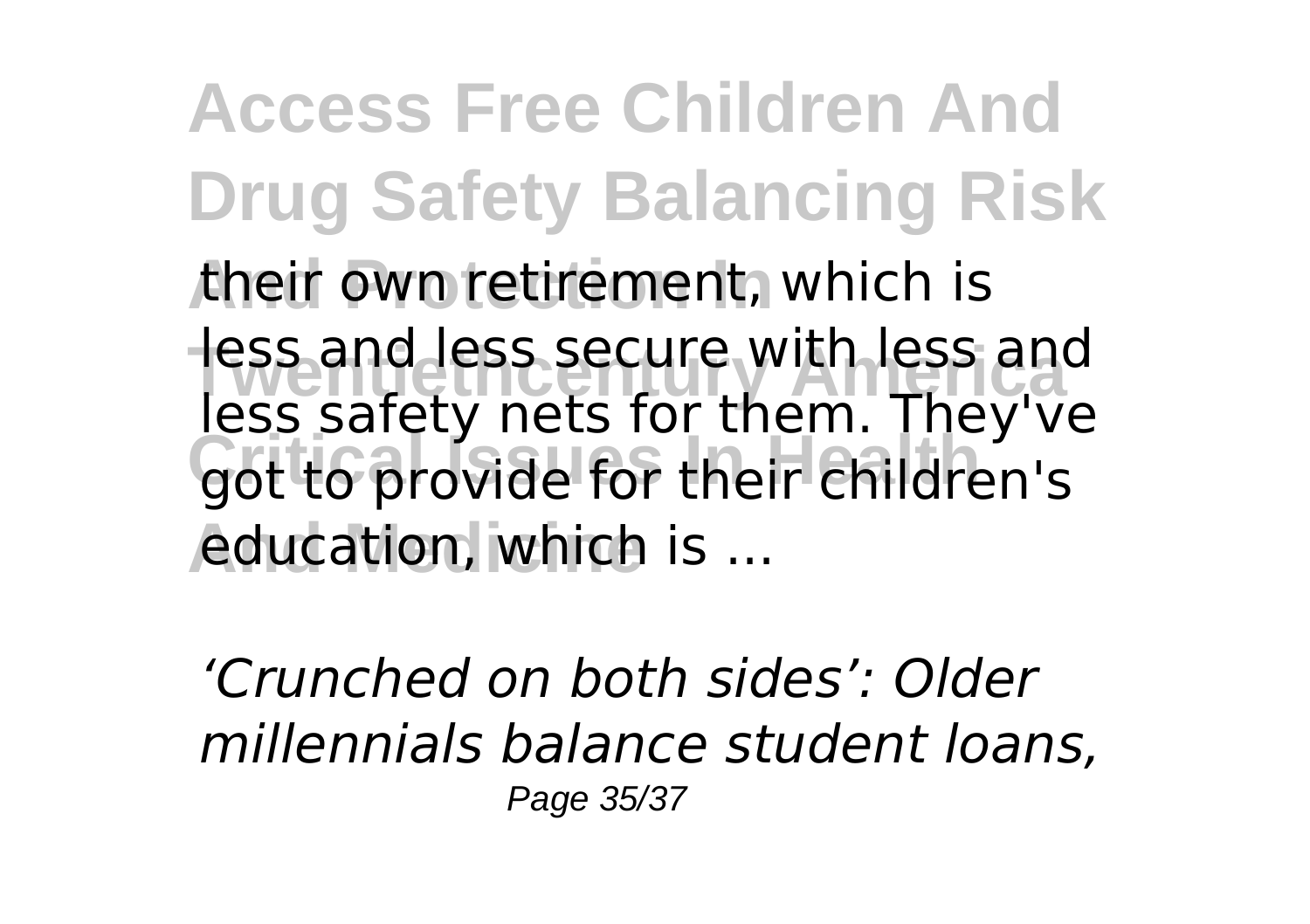**Access Free Children And Drug Safety Balancing Risk And Protection In** *retirement saving and kids' college funds* entury America **Critical Issues In Health** balance between taking the time **And Medicine** to ensure a treatment works and The challenge lies in striking a meeting urgent patient need. The FDA created an accelerated approval pathway for drugs Page 36/37